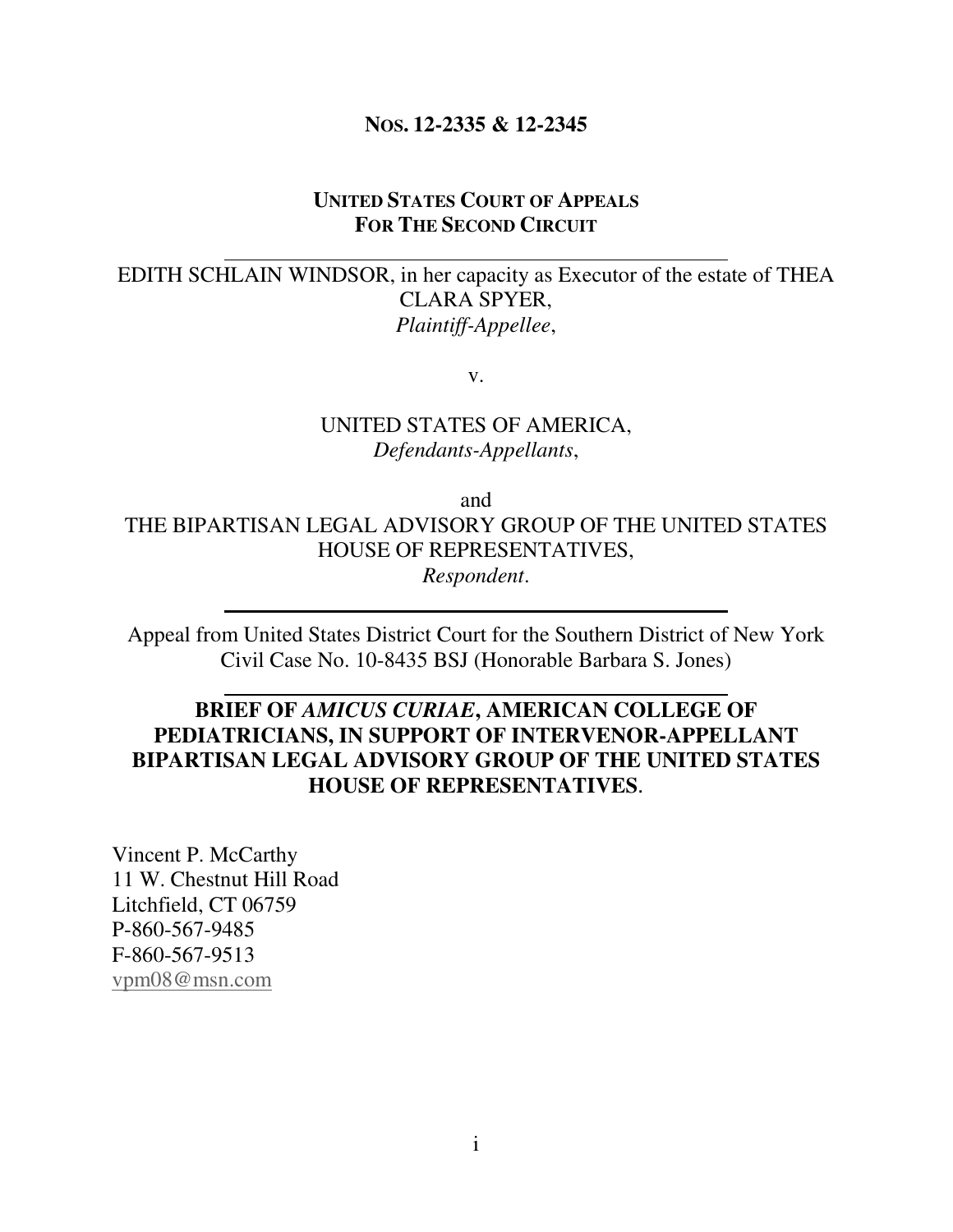### **CORPORATE DISCLOSURE STATEMENT**

Pursuant to Federal Rule of Appellate Procedure 26.1, the undersigned states that the *amicus* is not a corporation that issues stock or has a parent corporation that issues stock.

> /s/ Vincent P. McCarthy Vincent P. McCarthy Counsel for the *Amicus*  August \*\*, 2012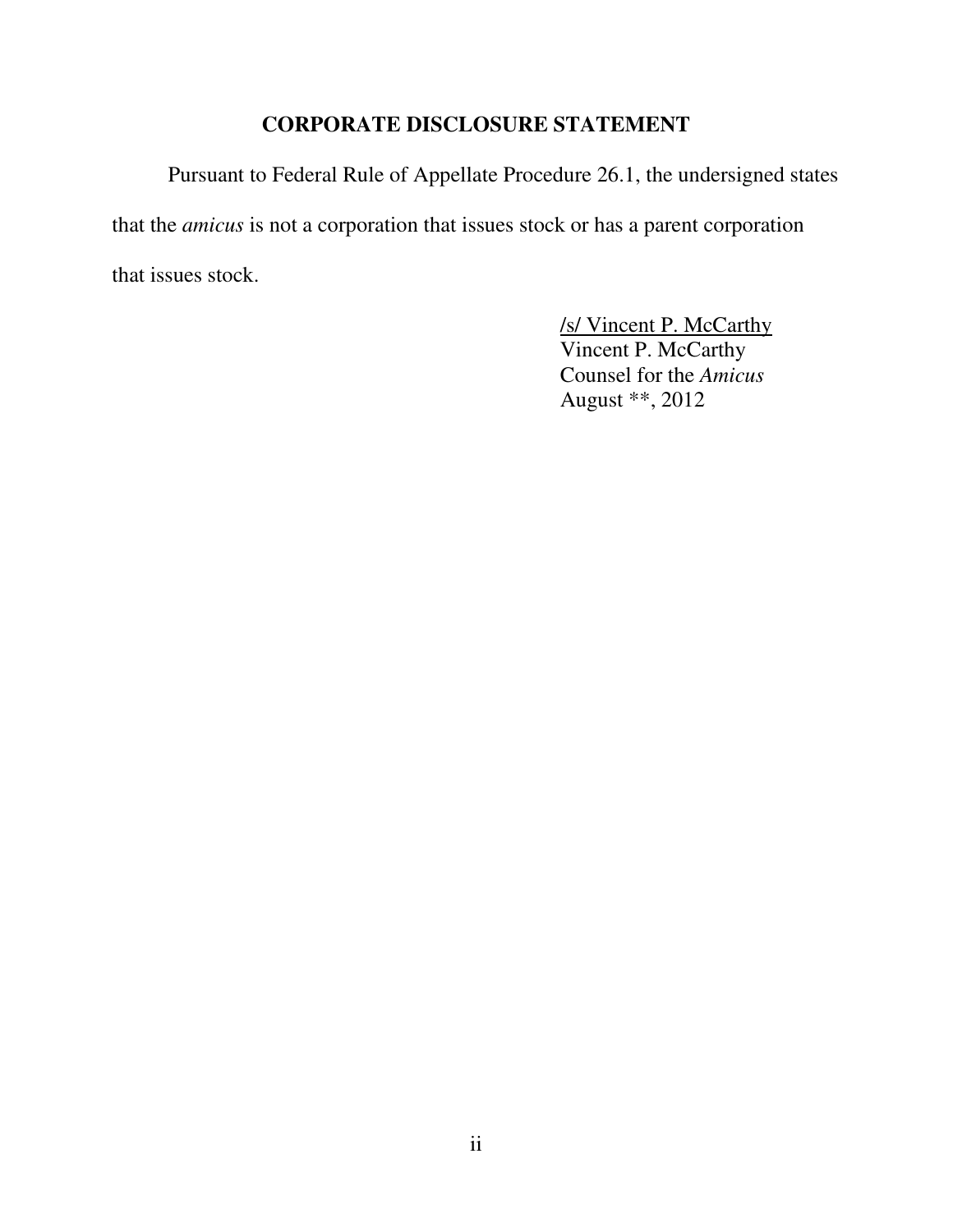# **Table of Contents**

| $\mathbf{I}$ . | Existing research on child outcomes for children raised by same-sex couples<br>as compared to married husband-wife couples is significantly limited and |  |
|----------------|---------------------------------------------------------------------------------------------------------------------------------------------------------|--|
| II.            | Children benefit from the unique parenting contributions of both men and                                                                                |  |
| Ш.             | Courts should act with extreme caution in making social and constitutional                                                                              |  |
|                |                                                                                                                                                         |  |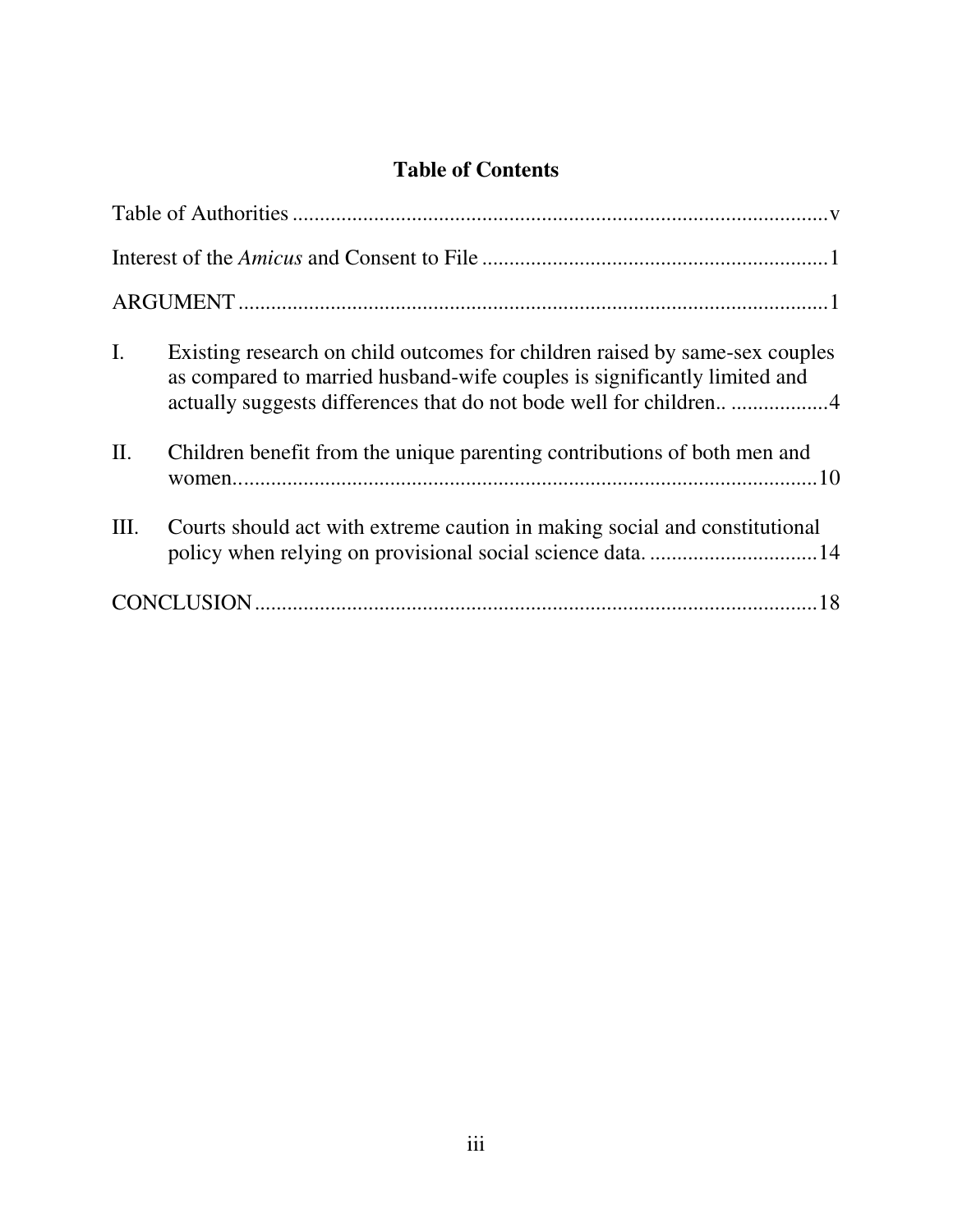## **Table of Authorities**

## **Cases**

| Daubert v. Merrell Dow Pharmaceuticals, Inc., 509 U.S. 579, 590 (1993) 12       |  |
|---------------------------------------------------------------------------------|--|
|                                                                                 |  |
| Lofton v. Secretary of the Department of Children and Family Services, 358 F.3d |  |
|                                                                                 |  |

# **Other Authorities**

| Bruce J. Ellis, Does Father Absence Place Daughters at Special Risk for Early       |
|-------------------------------------------------------------------------------------|
| Sexual Activity and Teenage Pregnancy? 74 CHILD DEVELOPMENT 801 (2003).13           |
| Bruce J. Ellis, Quality of Early Family Relationships and Individual Differences in |
| the Timing of Pubertal Maturation in Girls: A Longitudinal Test of an               |
| Evolutionary Model 77 JOURNAL OF PERSONALITY AND SOCIAL PSYCHOLOGY 387              |
|                                                                                     |
| C.A. Nelson and M. Bosquet, Neurobiology of Fetal and Infant Development:           |
| Implications for Infant Mental Health, in HANDBOOK OF INFANT MENTAL                 |
|                                                                                     |
| Daniel Paquette & Mark Bigras, The Risky Situation: A Procedure for Assessing       |
| the Father-Child Activation Relationship, 180 EARLY CHILDHOOD DEVELOPMENT           |
|                                                                                     |
| Daniel Potter, Same-Sex Parent Families and Children's Academic Achievement         |
|                                                                                     |
| David L. Faigman, Legal Alchemy: The Use and Misuse of Science in the Law 2         |
|                                                                                     |
|                                                                                     |
| Edward Phillips, Testing the Truth: The Alliance of Science and Law in CRIMINAL     |
| JUSTICE IN CRISIS 229, 239-240 (Mike McConville & Lee Bridges, eds., 1994).15       |
|                                                                                     |
| FIONA TASKER & SUSAN GOLOMBOK, GROWING UP IN A LESBIAN FAMILY: EFFECTS              |
|                                                                                     |
|                                                                                     |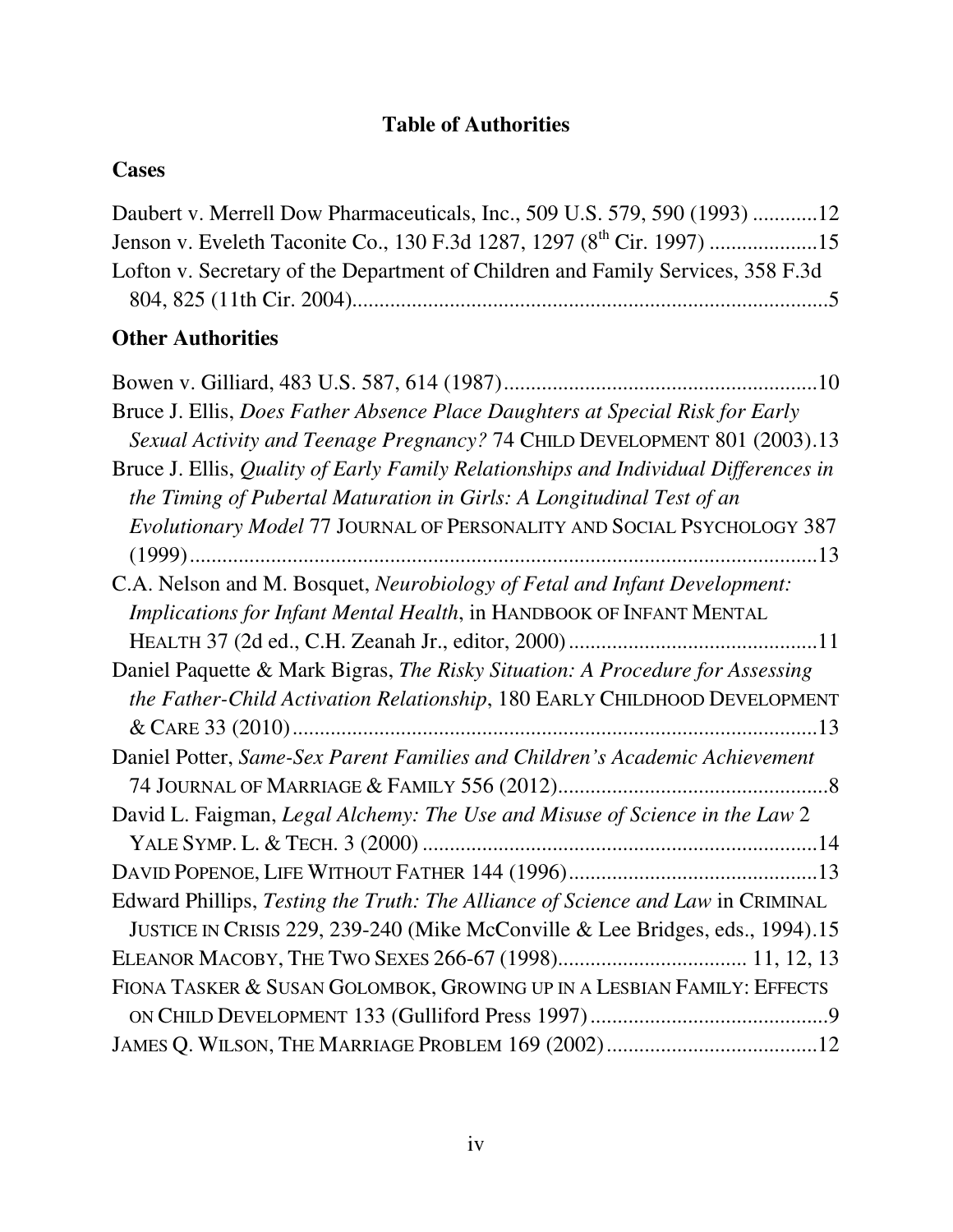Jennifer L. Wainwright, *Delinquency, Victimization, and Substance Use Among Adolescents with Fame Same Sex Parents* 20 JOURNAL OF FAMILY PSYCHOLOGY 526, 528 table 1 (2006) ........................................................................................... 8 Jim Manzi, *What Social Science Does—and Doesn't—Know* CITY JOURNAL (Summer 2010) at http://city-journal.org/printable.php?id=6330 ........................17 Judith Stacey & Timothy Biblarz, *(How) Does the Sexual Orientation of Parents Matter?* 66 AMERICAN SOCIOLOGY REVIEW 159, 161 (2001) ..............................16 Kristin Anderson Moore, Susan M. Jekielek, and Carol Emig, *Marriage from a Child's Perspective: How Does Family Structure Affect Children, and What Can We Do about It?* CHILD TRENDS RESEARCH BRIEF (June 2002) ............................. 2 KYLE D. PRUETT & MARSHA KLINE PRUETT, PARTNERSHIP PARENTING: HOW MEN AND WOMEN PARENT DIFFERENTLY – WHY IT HELPS YOUR KIDS AND CAN STRENGTHEN YOUR MARRIAGE 18-19 (2009) .......................................................11 Linda Carroll, "*Dads Empower Kids to Take Chances*", MSNBC, June 18, 2010 .13 Loren D. Marks, *Same-Sex Parenting and Children's Outcomes: A Closer Examination of the American Psychological Association's Brief on Lesbian and Gay Parenting* 41 SOCIAL SCIENCE RESEARCH 735, 748 (2012) ............................ 5 Lorraine Blackman *et al.*, *The Consequences of Marriage for African-Americans: A Comprehensive Literature Review* (Institute for American Values, 2005) ......... 2 M. DeWolff and M. van Izjendoorn, *Sensitivity and Attachment: A Meta-Analysis on Parental Antecedents of Infant Attachment* 68 CHILD DEVELOPMENT 571 (1997) ....................................................................................................................11 M. Main and J. Solomon, *Discovery of an Insecure-Disorganized Disoriented Attachment Pattern*, in AFFECTIVE DEVELOPMENT IN INFANCY 95 (T.B. Brazelton and M.W. Yogman eds., 1986) .............................................................................11 M. Neil Browne & Ronda R. Harrison-Spoerl, *Putting Expert Testimony In Its Epistemological Place: What Predictions of Dangerousness in Courts Can Teach Us* 91 MARQ. L. REV. 1119, 1128 (2008) ...................................................... 14, 15 Mark D. Regnerus and Laura B. Luchies, *The Parent-Child Relationship and Opportunities for Adolescents' First Sex* 27 JOURNAL OF FAMILY ISSUES 159 (2006) ....................................................................................................................13 Mark Regnerus, *How Different are the Adult Children of Parents who have Same-Sex Relationships? Findings from the New Family Structures Study* 41 SOCIAL SCIENCE RESEARCH 752 (2012) ..........................................................................6, 7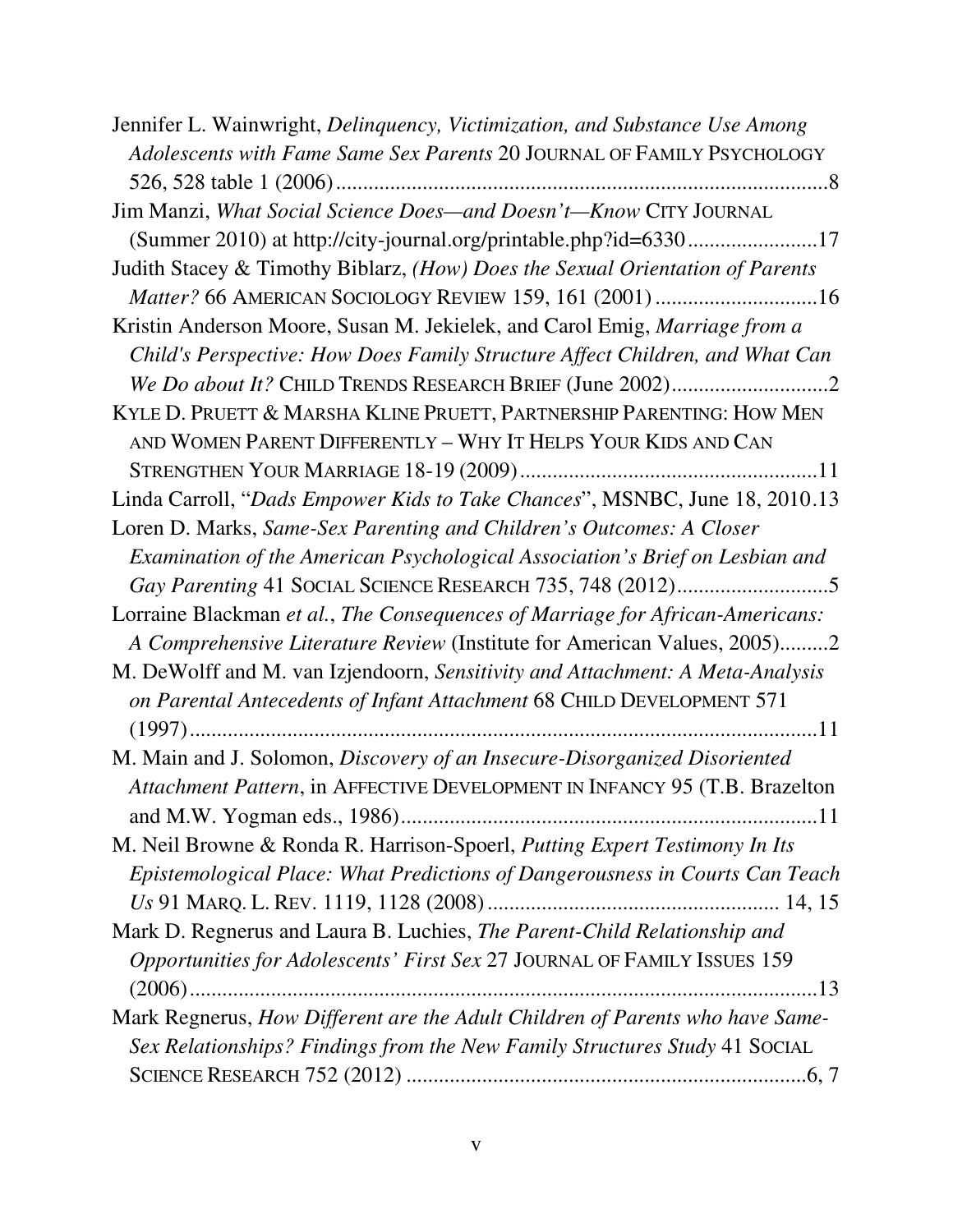| Michael E. Lamb, Fathers: Forgotten Contributors to Child Development 18        |
|---------------------------------------------------------------------------------|
|                                                                                 |
| Michael J. Rosenfeld, Nontraditional Families and Childhood Progress through    |
|                                                                                 |
| Michael W. Lamb, Fathers and Child Development: An Introductory Overview        |
| and Guide in THE ROLE OF THE FATHER IN CHILD DEVELOPMENT 1, 10 (Michael         |
|                                                                                 |
| Nanette Gartrell, et al., Adolescents of the U.S. National Longitudinal Lesbian |
| Family Study: Sexual Orientation, Sexual Behavior, and Sexual Risk Exposure     |
|                                                                                 |
| Naomi Goldberg, et al., Substance Use by Adolescents of the USA National        |
| Longitudinal Lesbian Family Study 16 JOURNAL OF HEALTH PSYCHOLOGY 1, 5          |
|                                                                                 |
| Paul Amato, More Than Money? Men's Contributions to Their Children's Lives?     |
| in MEN IN FAMILIES, WHEN DO THEY GET INVOLVED? WHAT DIFFERENCE DOES             |
|                                                                                 |
| Paul R. Amato and Fernando Rivera, Paternal Involvement and Children's          |
| Behavior Problems 61 JOURNAL OF MARRIAGE & FAMILY 375 (1999) 13                 |
| Paul R. Amato, Parental Absence During Childhood and Depression In Later Life   |
|                                                                                 |
| Paul R. Amato, The Impact of Family Formation Change on the Cognitive, Social   |
| and Emotional Well-Being of the Next Generation 15 FUTURE OF CHILDREN 75,       |
|                                                                                 |
| Perry v. Schwarzenegger, 704 F. Supp. 2d 921 (N.D. Cal. 2010)11                 |
|                                                                                 |
| Sandra L. Hofferth et al., The Demography of Fathers: What Fathers Do, in       |
| HANDBOOK OF FATHER INVOLVEMENT: MULTIDISCIPLINARY PERSPECTIVES 81               |
| (Catherine Tamis-Lamonda and Natasha Cabrera eds., 2002)11                      |
| SARA MCLANAHAN AND GARY SANDEFUR, GROWING UP WITH A SINGLE PARENT:              |
|                                                                                 |
|                                                                                 |
| Shmuel Shulman & Moshe M. Klein, Distinctive Role of the Father in Adolescent   |
| Separation - Individuation 1993 NEW DIRECTIONS FOR CHILD & ADOLESCENT           |
|                                                                                 |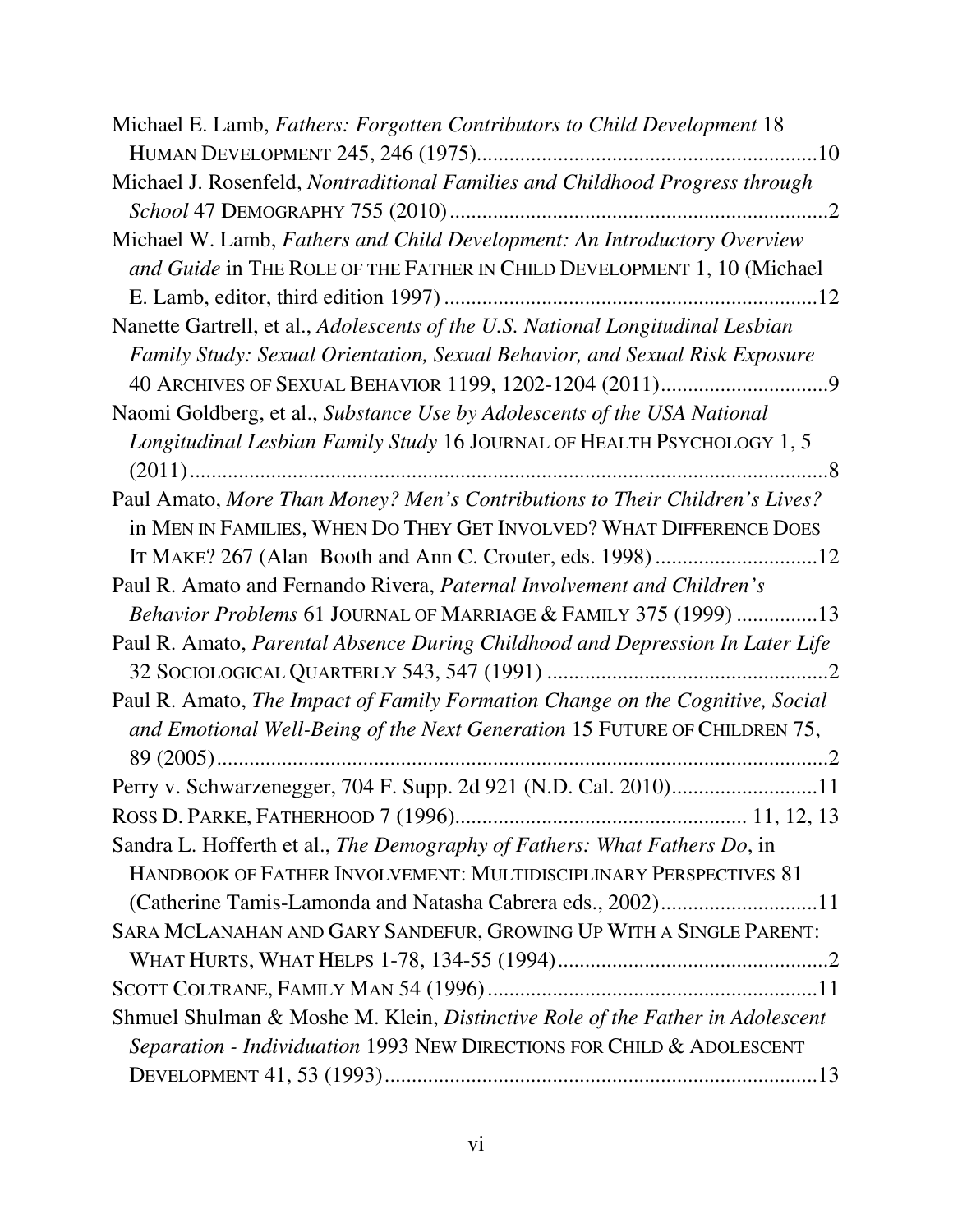| Susan Golombok, et al., Children With Lesbian Parents: A Community Study 39                                                                                                   |
|-------------------------------------------------------------------------------------------------------------------------------------------------------------------------------|
|                                                                                                                                                                               |
| Susan Golombok, et. al, Children Raised in Fatherless Families from Infancy:                                                                                                  |
| Family Relationships and the Socioemotional Development of Children of                                                                                                        |
| Lesbian and Single Heterosexual Mothers 38 JOURNAL OF CHILD PSYCHOLOGY &                                                                                                      |
|                                                                                                                                                                               |
| Suzanne A. Denham et al., Prediction of Externalizing Behavior Problems From                                                                                                  |
| Early to Middle Childhood: The Role of Parental Socialization and Emotion                                                                                                     |
| Expression, in DEVELOPMENT AND PSYCHOPATHOLOGY 23 (2000) 12                                                                                                                   |
| Theodore Sirota, Adult Attachment Style Dimensions in Women Who Have Gay or                                                                                                   |
| Bisexual Fathers 23 ARCHIVES OF PSYCHIATRIC NURSING 289 (2009)9                                                                                                               |
| Thomas G. Powers et al., Compliance and Self-Assertion: Young Children's                                                                                                      |
| Responses to Mothers Versus Fathers, 30 DEVELOPMENTAL PSYCHOLOGY 980                                                                                                          |
|                                                                                                                                                                               |
| W. Bradford Wilcox et al., Why Marriage Matters: 26 Conclusions from the Social                                                                                               |
|                                                                                                                                                                               |
| Walter Schumm, What was Really Learned from Tasker & Golombok's (1995)                                                                                                        |
| Study of Lesbian & Single Parent Mothers? 95 PSYCHOLOGICAL REPORTS 422,                                                                                                       |
|                                                                                                                                                                               |
| Wendy D. Manning and Kathleen A. Lamb, Adolescent Well-Being in Cohabiting,<br>Married, and Single-Parent Families 65 JOURNAL OF MARRIAGE AND FAMILY                          |
|                                                                                                                                                                               |
| William J. Doherty et al., Why Marriage Matters: Twenty-One Conclusions from<br><i>the Social Sciences</i> 8-9 (1 <sup>st</sup> edition, Institute for American Values 2002)2 |
| WITHERSPOON INSTITUTE, MARRIAGE AND THE PUBLIC GOOD: TEN PRINCIPLES 18                                                                                                        |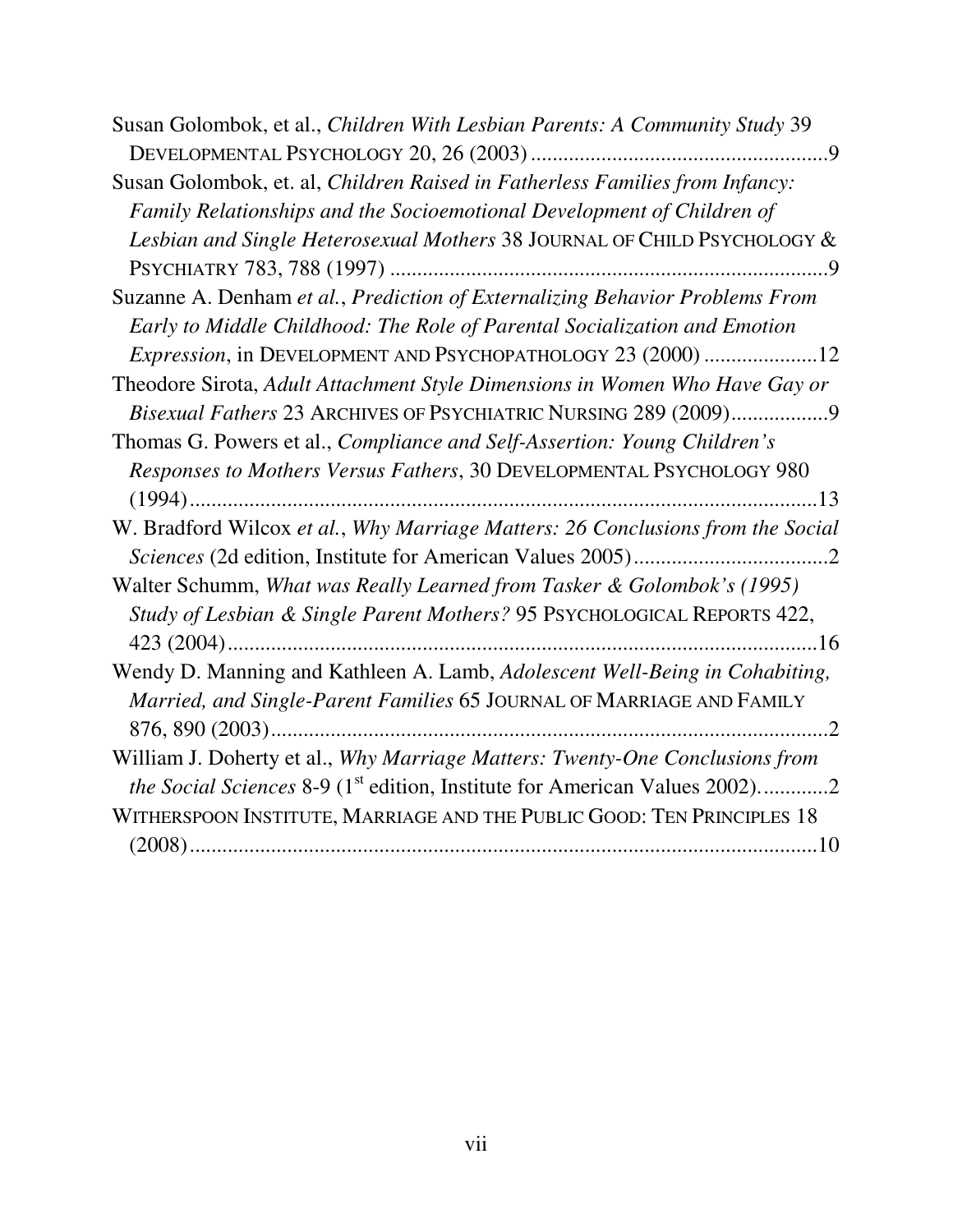## **Interest of the** *Amicus* **and Consent to File**<sup>1</sup>

The members of the American College of Pediatricians ("the College") devote their professional lives to promoting the health and wellbeing of children. As a medical association, the College has an interest in the broad spectrum of factors that impact the physical, mental and social development of the young patients in their care. This interest extends to family structure and environment, which drives many of the outcomes for pediatric patients across a variety of key developmental categories.

The collective membership of the College has observed firsthand the effect of varied and changing family structures on the wellbeing of pediatric patients, and it is also familiar with the significant academic analysis and sociological data that augment understanding of these issues. The College submits this brief to present to the Court its professional perspective concerning the effect of various parenting models and family structures on the development and wellbeing of the children under the care of America's pediatricians.

#### **ARGUMENT**

-

<sup>&</sup>lt;sup>1</sup> This brief is submitted pursuant to Rule 29(a) of the Federal Rules of Appellate Procedure with the consent of all parties. No party's counsel authored the brief in whole or in part; no party or party's counsel contributed money that was intended to fund preparing or submitting the brief; and no person other than the *amicus curiae*, its members, or its counsel, contributed money that was intended to fund preparing or submitting the brief.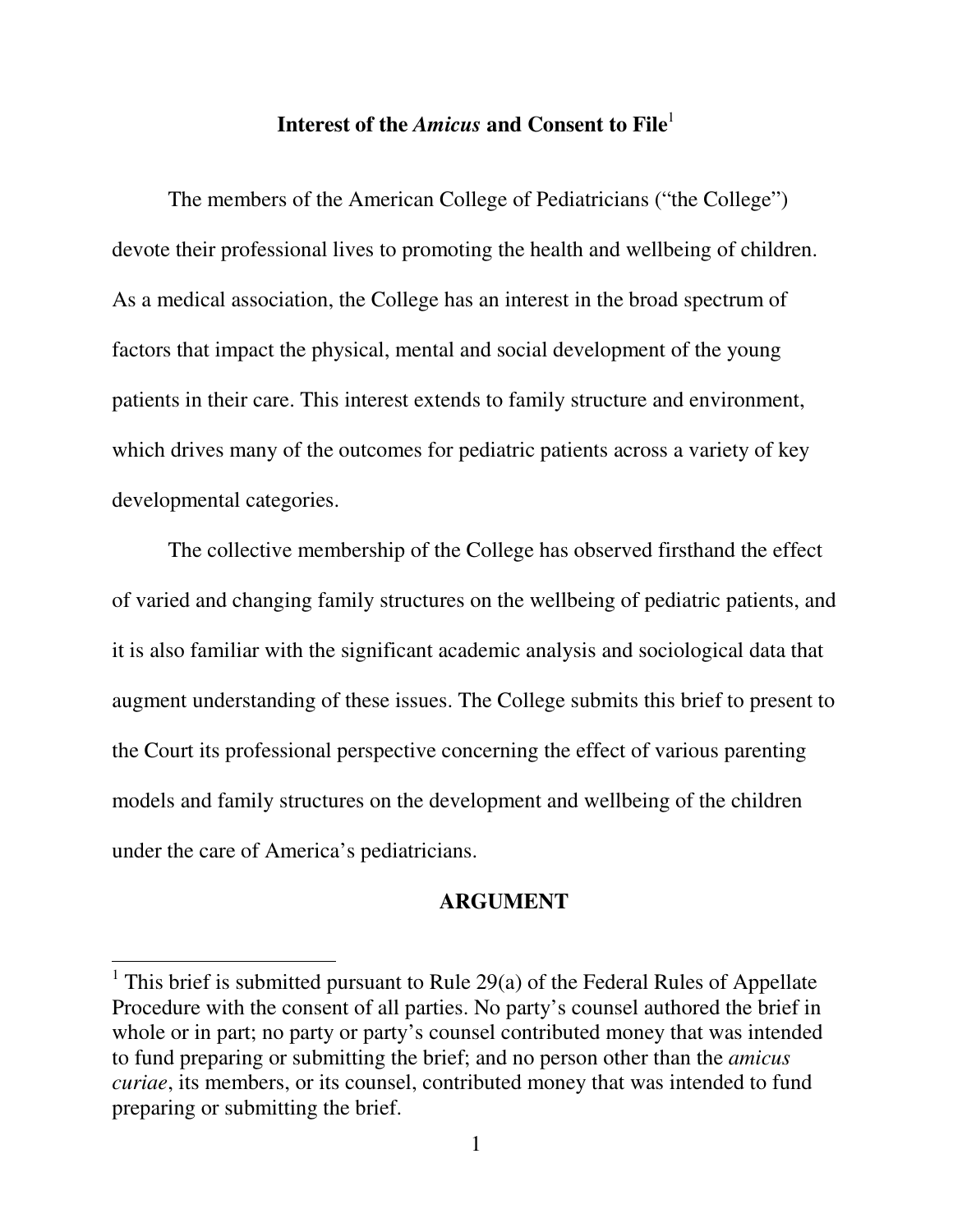When Congress enacted the Defense of Marriage Act it retained, for purposes of federal law, a definition of marriage that has prevailed for millennia of human history. As a group of family scholars have noted:

Marriage exists in virtually every known human society. . . . At least since the beginning of recorded history, in all the flourishing varieties of human cultures documented by anthropologists, marriage has been a universal human institution. As a virtually universal human idea, marriage is about regulating the reproduction of children, families, and society . . . . Marriage across societies is a publicly acknowledged and supported sexual union which creates kinship obligations and sharing of resources between men, women, and the children that their sexual union may produce.<sup>2</sup>

In declining to have federal programs reflect novel definitions of marriage in

states, Congress acted to preserve the goods marriage has provided through time

and across cultures. The wisdom of the understanding of marriage is borne out by a

large body of social science research which suggests that "family structure matters

for children."<sup>3</sup>

<sup>2</sup> William J. Doherty et al., *Why Marriage Matters: Twenty-One Conclusions from the Social Sciences* 8-9 (1<sup>st</sup> edition, Institute for American Values 2002).

<sup>3</sup> Kristin Anderson Moore, Susan M. Jekielek, and Carol Emig, *Marriage from a Child's Perspective: How Does Family Structure Affect Children, and What Can We Do about It?* CHILD TRENDS RESEARCH BRIEF (June 2002). For support of this proposition, see Lorraine Blackman *et al.*, *The Consequences of Marriage for African-Americans: A Comprehensive Literature Review* (Institute for American Values, 2005); W. Bradford Wilcox *et al.*, *Why Marriage Matters: 26 Conclusions from the Social Sciences* (2d edition, Institute for American Values 2005); Paul R. Amato, *Parental Absence During Childhood and Depression In Later Life* 32 SOCIOLOGICAL QUARTERLY 543, 547 (1991); SARA MCLANAHAN AND GARY SANDEFUR, GROWING UP WITH A SINGLE PARENT: WHAT HURTS, WHAT HELPS 1- 78, 134-55 (1994); Paul R. Amato, *The Impact of Family Formation Change on*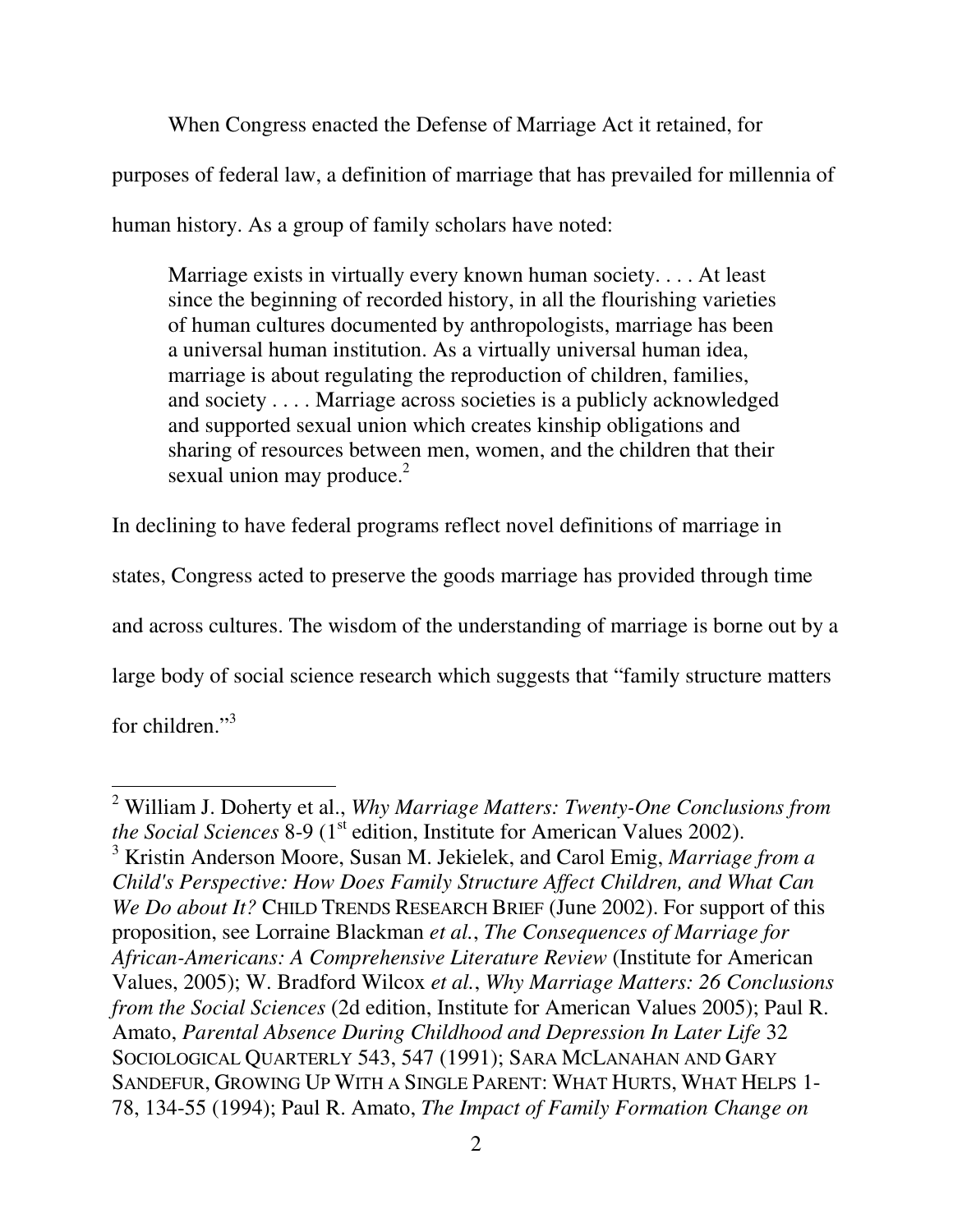In dismissing the crucial policy interests advanced by DOMA, however, the court below relied on affidavits from an expert put forward by the Plaintiffs that the court said demonstrated "that same-sex parents are equally capable at parenting as opposite-sex parents," "that parents' genders are irrelevant to children's developmental outcomes," and "that children raised by same-sex parents are as likely to be emotionally healthy, and educationally and socially successful as those raised by opposite-sex parents." Order at 26.

 The court below was mistaken to so cavalierly discount the child-related interests served by marriage that amply justify the definition of marriage retained by DOMA for purposes of federal law. Social science evidence purporting to establish equivalence in child outcomes for children raised by a married mother and father compared to children raised by same-sex couples is severely limited and, in fact, may disclose significant differences in these outcomes. There is also important evidence suggesting children derive substantial benefits from the unique contributions of both men and women, mothers and fathers, as opposed to just any two adults. Finally, while social science data can be very helpful as a resource in resolving legal disputes, courts should be very cautious in interpreting and

*the Cognitive, Social and Emotional Well-Being of the Next Generation* 15 FUTURE OF CHILDREN 75, 89 (2005); Wendy D. Manning and Kathleen A. Lamb, *Adolescent Well-Being in Cohabiting, Married, and Single-Parent Families* 65 JOURNAL OF MARRIAGE AND FAMILY 876, 890 (2003); Michael J. Rosenfeld, *Nontraditional Families and Childhood Progress through School* 47 DEMOGRAPHY 755 (2010).

-

3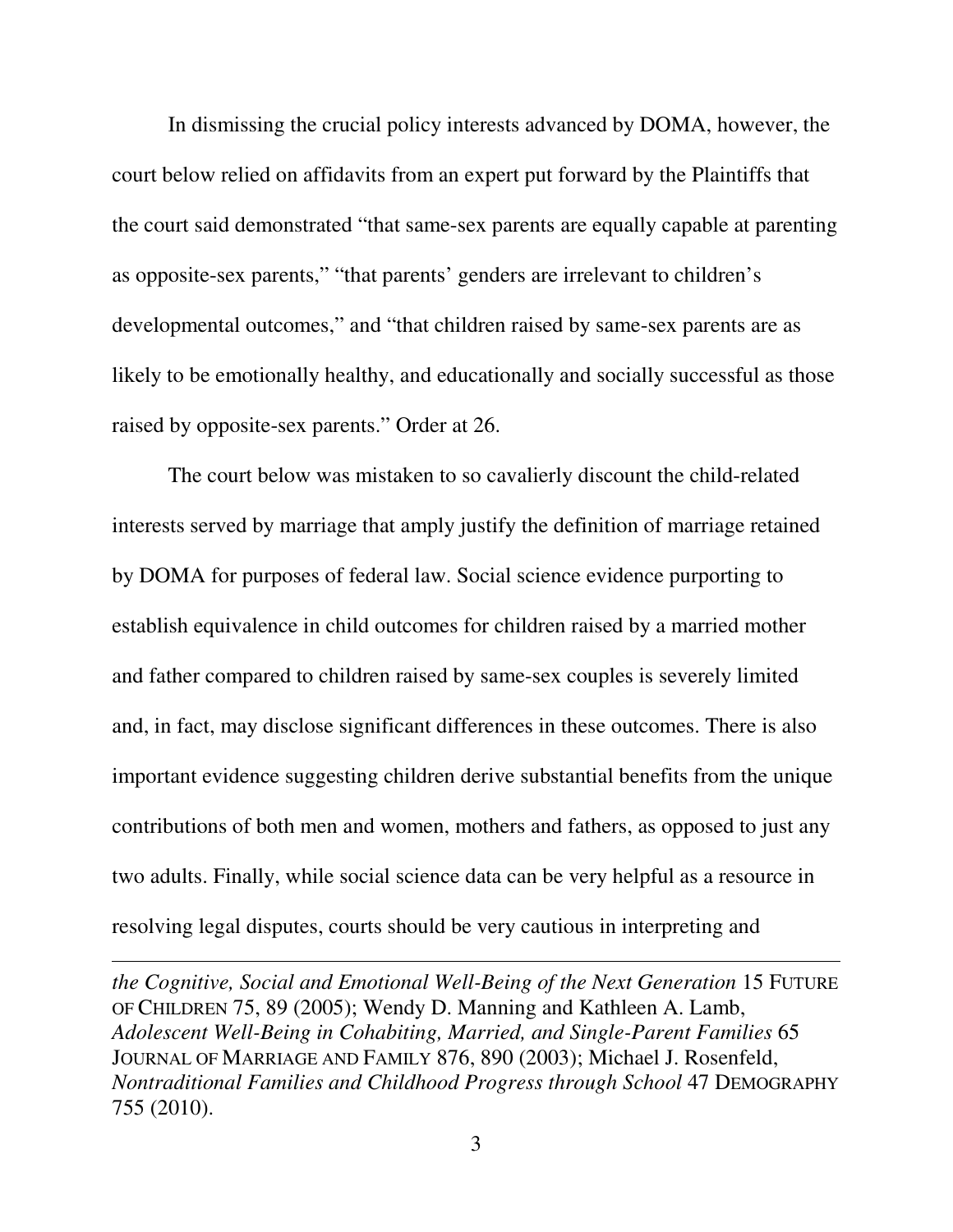applying this data especially where, as here, there seems to be no consensus about the content and implications of the data.

# **Existing research on child outcomes for children raised by same-sex couples as compared to married husband-wife couples is significantly limited and actually suggests differences that do not bode well for children.**

**I.** 

The litigation challenging the Defense of Marriage Act has typically relied on assertions about child outcomes related to family structure. These claims usually have nothing to do with the questions raised in the case. The child-centered purpose of marriage does not depend on assertions, which have not been disputed by any party to this case, that individuals in same-sex couples are *incapable* of being good parents or that either men or women are superior to one another as to parenting capacity. DOMA's challengers imply additionally, however, that research suggests there are no differences in child outcomes between children raised by same-sex couples and those raised by married mothers and fathers. This assertion is mistaken.

First, much of the research on this point is significantly flawed. An important new study critiques assertions made in an official brief of the American Psychological Association and demonstrates "not one of the 59 studies referenced in the 2005 APA brief compares a large, random, sample of lesbian or gay parents and their children with a large, random, representative sample of married parents and their children. The available data, which are drawn primarily from small,

4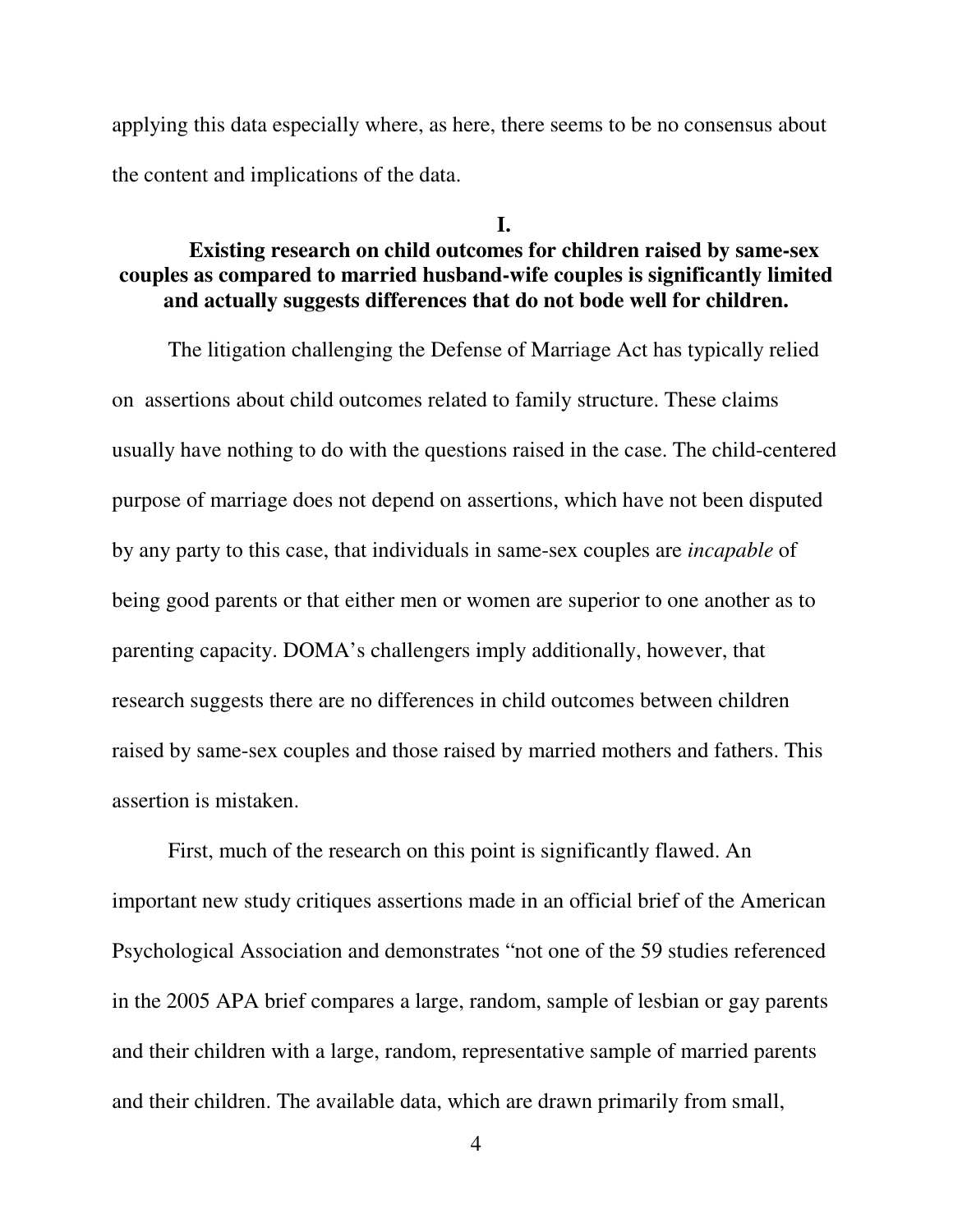convenience samples, are insufficient to support a strong generalizable claim either way. Such a statement would not be grounded in science. To make a generalizable claim, representative, large-sample studies are needed—many of them."<sup>4</sup> The article also noted previous research had not assessed "multiple concerns of societal importance, including drug and alcohol abuse, education (truancy), sexual activity, and criminality."<sup>5</sup> Other research has likewise found that studies purporting to show no difference between children raised by same-sex couples and those raised by married mothers and fathers have significant flaws such as insufficient sample sizes, reliance on volunteer rather than random samples, a lack of longitudinal research, inappropriate comparisons (i.e. comparing children raised by same-sex couples to children raised by divorced mothers) and other problems.<sup>6</sup> One very relevant problem is the near total absence of research on children raised by two

<sup>4</sup> Loren D. Marks, *Same-Sex Parenting and Children's Outcomes: A Closer Examination of the American Psychological Association's Brief on Lesbian and Gay Parenting* 41 SOCIAL SCIENCE RESEARCH 735, 748 (2012).  $<sup>5</sup>$  Id at 744.</sup>

 $6$  The most complete critique of the research was conducted by Dr. Steven Nock of the University of Virginia. Affidavit of Professor Steven Lowell Nock, *Halpern v. Attorney General of Canada*, Case No. 684/00 (Ontario Sup. Ct. Justice 2001). *See also* Norval D. Glenn, *The Struggle for Same Sex Marriage* 41 SOCIETY 25, 26- 27(2004); Walter R. Schumm, *What Was Really Learned from Tasker & Golombok's (1995) Study of Lesbian & Single Parent Mothers?* 94 PSYCHOLOGICAL REPORTS 422, 423 (2004); ROBERT LERNER & ALTHEA K. NAGAI, NO BASIS: WHAT THE STUDIES DON'T TELL US ABOUT SAME-SEX PARENTING (Washington DC: Marriage Law Project, 2001).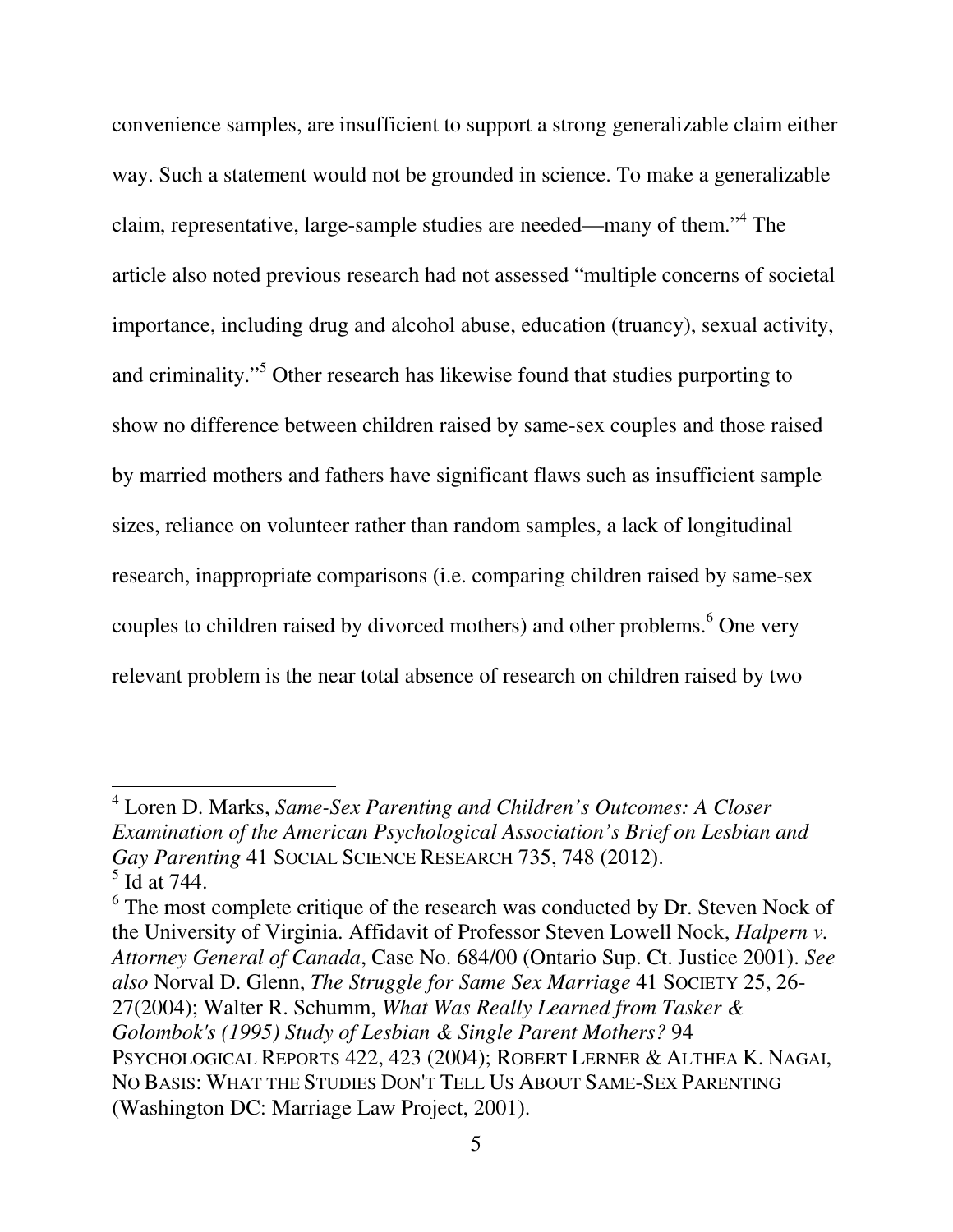men rather than two women.<sup>7</sup> The Eleventh Circuit has addressed this seriously flawed body of research noting "significant flaws in the studies' methodologies and conclusions, such as the use of small, self-selected samples; reliance on selfreport instruments; politically driven hypotheses; and the use of unrepresentative study populations consisting of disproportionately affluent, educated parents."<sup>8</sup>

The court below did not have at its disposal the most current research on child outcomes for children raised by same-sex couples. A brand new study in the peer-reviewed journal *Social Science Research* uses a large random national sample to assess these outcomes. $9$  The study is based on interviews with 3,000 respondents, 175 of whom were raised by a mother who had been in a same-sex relationship and 73 by a father who had been in a same-sex relationship. It looked at "social behaviors, health behaviors, and relationships" comparing child outcomes (as reported by the adult children rather than by those who raised them) among various groups including married biological parents (labeled as IBF for "intact biological family") and parents who had been in same-sex relationships

<sup>7</sup> Fiona Tasker, *Lesbian Mothers, Gay Gathers and Their Children; A Review* 26 DEVELOPMENTAL AND BEHAVIORAL PEDIATRICS 224, 225 (2005) ("[s]ystematic research has so far not considered developmental outcomes for children brought up from birth by single gay men or gay male couples (planned gay father families), possibly because of the difficulty of locating an adequate sample."). <sup>8</sup> Lofton v. Secretary of the Department of Children and Family Services, 358 F.3d 804, 825 (11th Cir. 2004).

<sup>9</sup> Mark Regnerus, *How Different are the Adult Children of Parents who have Same-Sex Relationships? Findings from the New Family Structures Study* 41 SOCIAL SCIENCE RESEARCH 752 (2012).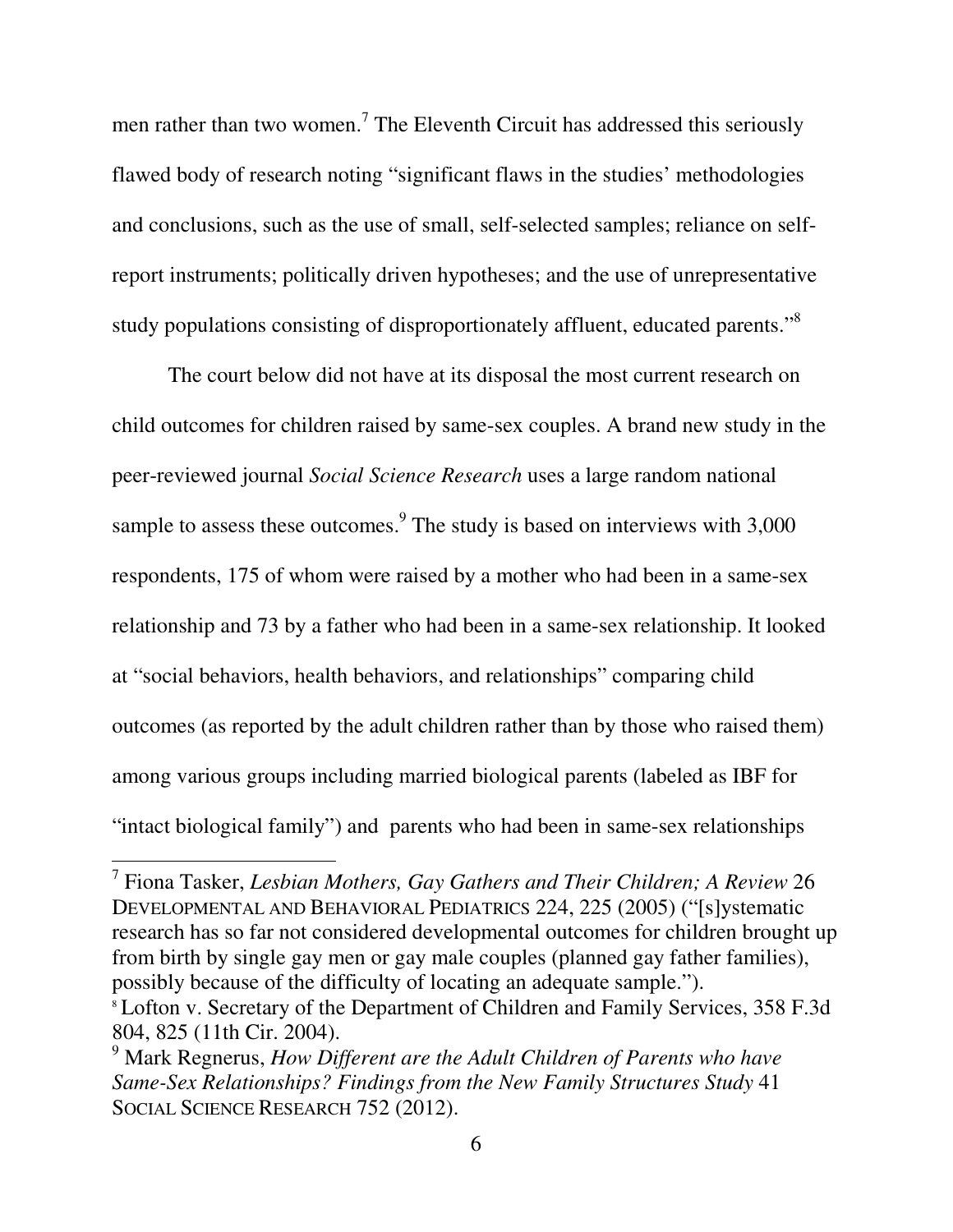(labeled LM for lesbian mothers and GF for gay fathers).<sup>10</sup> On the forty outcomes measured, there were significant differences between those in the IBF and LM groups on twenty of those measures (the smaller sample size for fathers did not allow for as many findings of significance).<sup>11</sup> Some of the statistically significant differences where children who reported their mothers having been in a same-sex relationship fared worse than children raised by married biological parents included: cohabitation (9% of the IBF and 24% of the LM group), receiving welfare while growing up (17% of the IBF and 69% of the LM group), currently receiving public assistance (10% of the IBF and 38% of the LM group), current employment (49% of the IBF and 26% of the LM group), current unemployment (8% of the IBF and 28% of the LM group), having an affair while married or cohabiting (13% of the IBF and 40% of the LM group), having been touched sexually by a parent or other adult (2% of the IBF and 23% of the LM group), and ever having been forced to have sex against their will (8% of the IBF and 31% of the LM group).<sup>12</sup> In addition, the children who reported their mothers having been in a same-sex relationship were significantly less likely to identify as heterosexual (90% of the IBF and 61% of the LM group).<sup>13</sup> Other measures where the children whose mothers had been in same-sex relationships had significantly greater

 $\ddot{\phantom{a}}$ 

 $^{10}$  Id. at 755-756.

 $11$  Id. at 764.

 $12$  Id. at 761 table 2.

 $^{13}$  Id.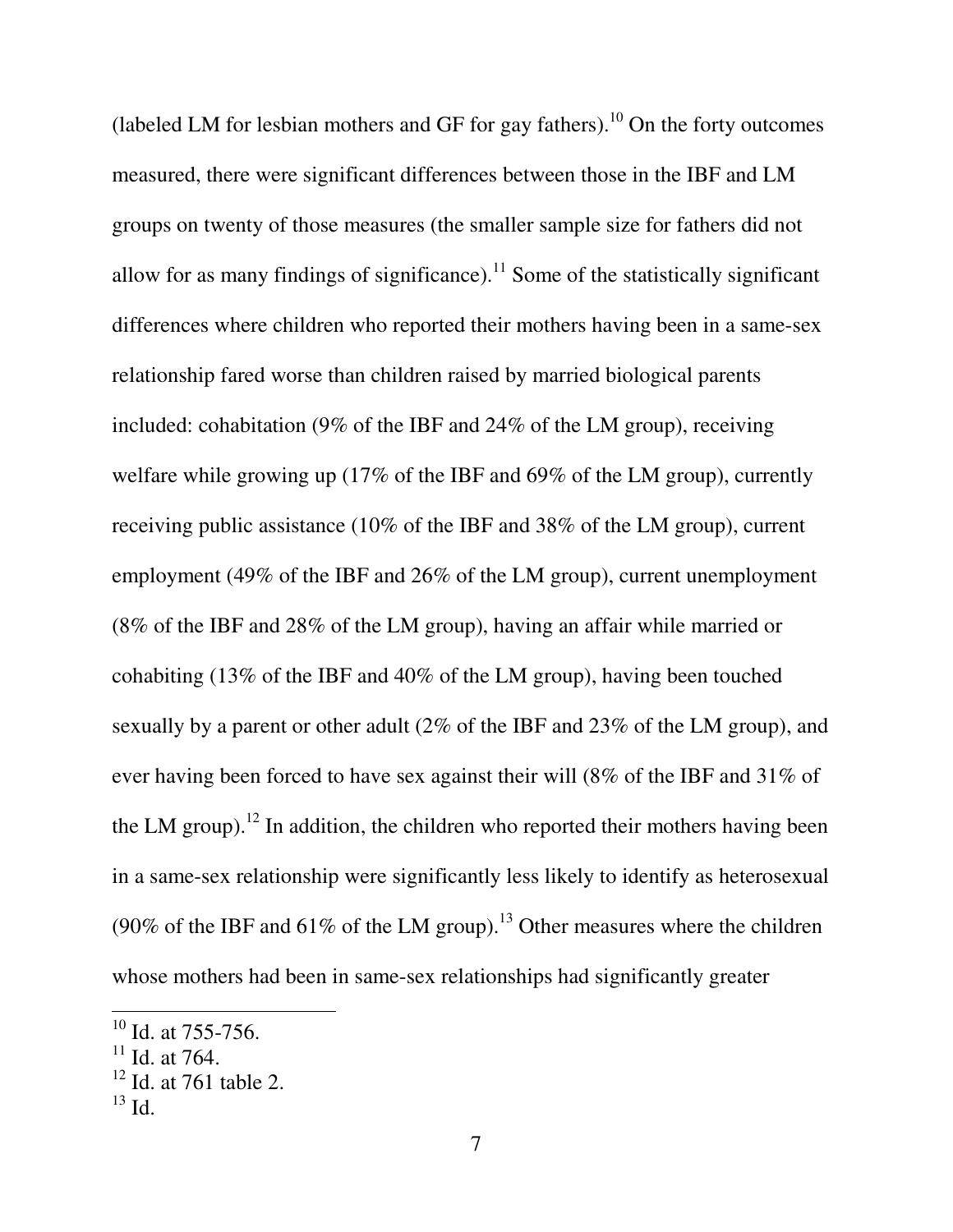experience than the children of married biological parents include marijuana use, smoking, being arrested, and numbers of sex partners.<sup>14</sup>

A less ambitious new longitudinal study found that compared to children raised by married, biological parent couples, children raised by same-sex couples had poorer math assessment scores though this effect was only significant when the instability of the children's lives related to household structure were factored out (the existence of such instability is significant in itself).<sup>15</sup>

Though the court below was likely not aware of this study, the research that existed previously already contained suggestions of important differences, even though these studies have been relied on as support for the proposition that such differences do not exist, as the court below claimed. One such study found that children raised by same-sex couples were more likely to become drunk, be involved in binge drinking, use marijuana, engage in sexual behavior while intoxicated and be involved in delinquent behavior than children raised by opposite-sex couples.<sup>16</sup> A very recent study also found a higher incidence of alcohol and marijuana use for children of same-sex couples and higher use of

-

 $14$  Id. at 762 table 4.

<sup>15</sup> Daniel Potter, *Same-Sex Parent Families and Children's Academic Achievement* 74 JOURNAL OF MARRIAGE & FAMILY 556 (2012).

<sup>16</sup> Jennifer L. Wainwright, *Delinquency, Victimization, and Substance Use Among Adolescents with Fame Same Sex Parents* 20 JOURNAL OF FAMILY PSYCHOLOGY 526, 528 table 1 (2006).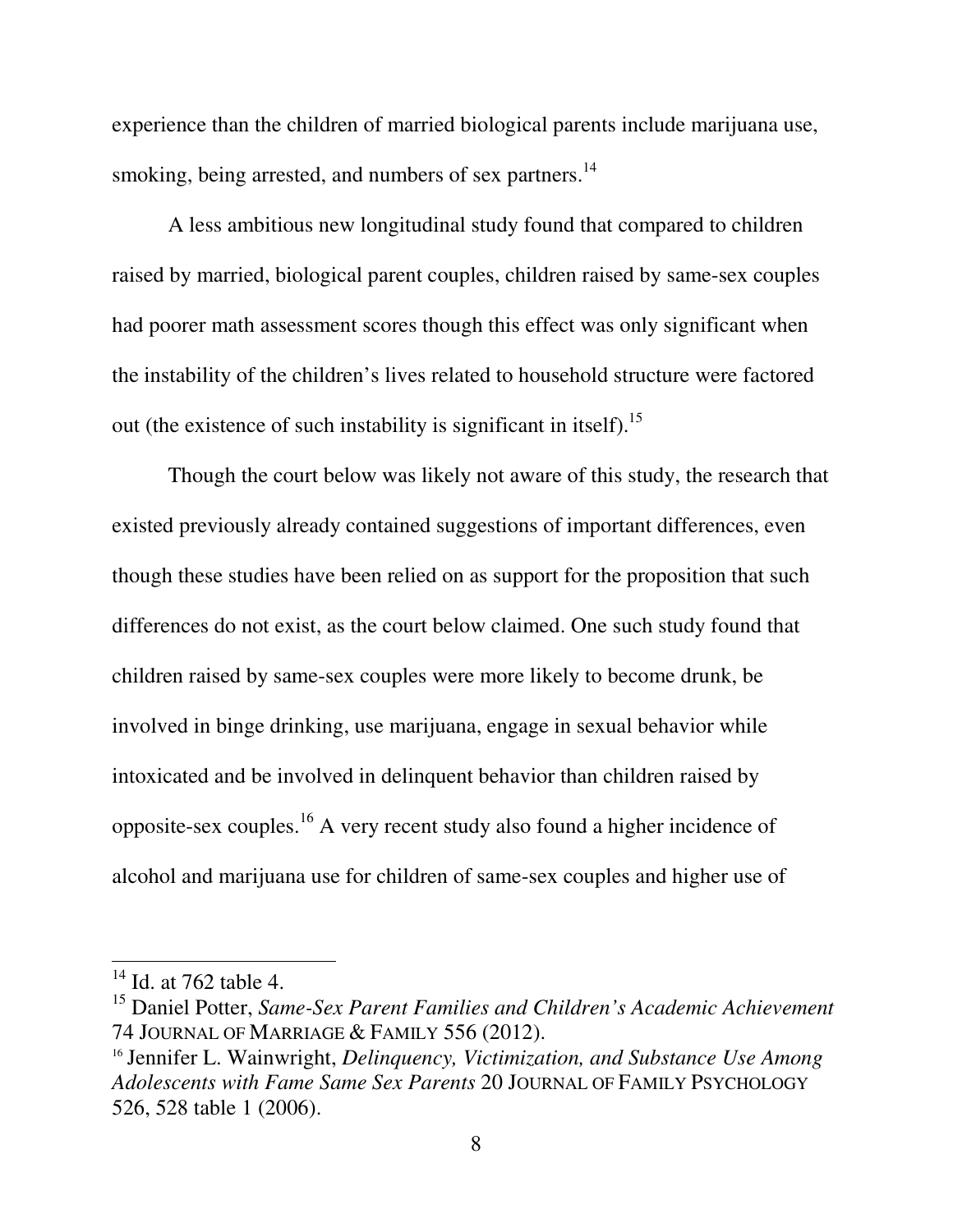hallucinogen use for boys from these households.<sup>17</sup> A 2010 study found adolescent girls raised by female couples "were significantly more likely to have had sexual contact with other girls, more likely to have used emergency contraception, and less likely to have used other forms of contraception" than girls raised in other kinds of households.<sup>18</sup> An article reporting a British study found a "significant" difference . . . with a greater proportion of fathers than co-mothers showing raised levels of emotional involvement with their children."<sup>19</sup> A 1997 study found: "[c]hildren in father-absent families perceived themselves to be less cognitively competent … and less physically competent … than children in father-present families."<sup>20</sup> A book published the same year found women with lesbian mothers were more likely to be involved in promiscuous sex before marriage.<sup>21</sup> One of the few studies that focused on gay fathers (not necessarily in couples) found their adult daughters "were significantly less comfortable with closeness and intimacy,

<sup>17</sup> Naomi Goldberg, et al., *Substance Use by Adolescents of the USA National Longitudinal Lesbian Family Study* 16 JOURNAL OF HEALTH PSYCHOLOGY 1, 5  $(2011).$ 

<sup>&</sup>lt;sup>18</sup> Nanette Gartrell, et al., *Adolescents of the U.S. National Longitudinal Lesbian Family Study: Sexual Orientation, Sexual Behavior, and Sexual Risk Exposure* 40 ARCHIVES OF SEXUAL BEHAVIOR 1199, 1202-1204 (2011).

<sup>19</sup> Susan Golombok, et al., *Children With Lesbian Parents: A Community Study* 39 DEVELOPMENTAL PSYCHOLOGY 20, 26 (2003).

<sup>20</sup> Susan Golombok, et. al, *Children Raised in Fatherless Families from Infancy: Family Relationships and the Socioemotional Development of Children of Lesbian and Single Heterosexual Mothers* 38 JOURNAL OF CHILD PSYCHOLOGY & PSYCHIATRY 783, 788 (1997).

<sup>&</sup>lt;sup>21</sup> FIONA TASKER & SUSAN GOLOMBOK, GROWING UP IN A LESBIAN FAMILY: EFFECTS ON CHILD DEVELOPMENT 133 (Gulliford Press 1997).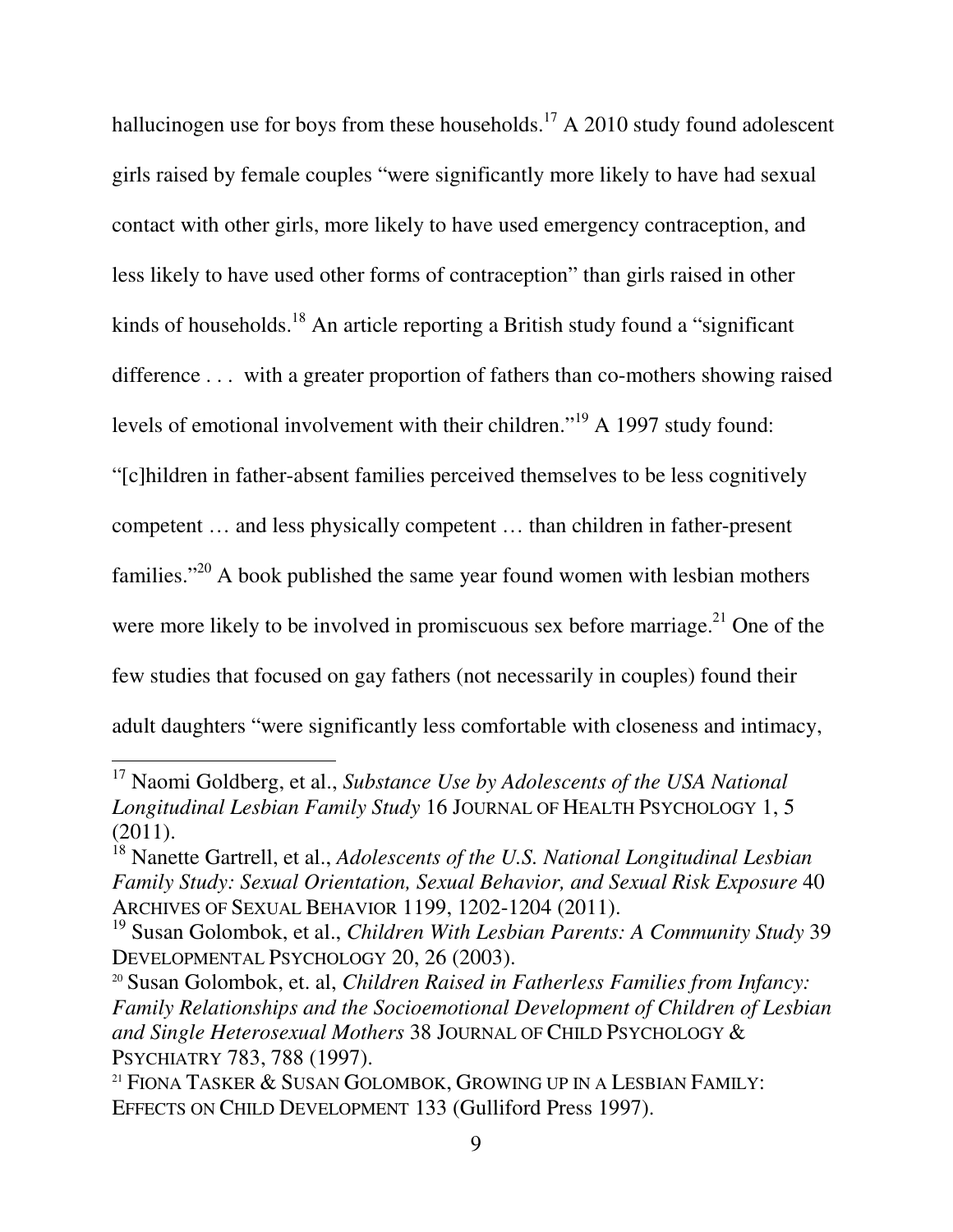less able to trust and depend on others, and experienced more anxiety in relationships than women with heterosexual fathers."<sup>22</sup>

This kind of research does not provide the answers to policy questions such as whether to recognize same-sex unions in the law and what form such recognition might take. It does suggest, however, that Congress' decision not to jettison the definition of marriage that applied in federal law for the entire preceding history of the nation is wisely cautious and advances state interests in child well-being the court below did not adequately consider.

### **II. Children benefit from the unique parenting contributions of both men and women.**

Justice William Brennan argued "the optimal situation for the child is to have both an involved mother and an involved father."<sup>23</sup> Indeed, the expert relied on by the court below has written: "Both mothers and fathers play crucial and qualitatively different roles in the socialization of the child."<sup>24</sup> These conclusions are in line with a large body of social science evidence. A group of family scholars explains: "empirical literature on children suggests that the two sexes bring

 $\ddot{\phantom{a}}$ 

<sup>22</sup> Theodore Sirota, *Adult Attachment Style Dimensions in Women Who Have Gay or Bisexual Fathers* 23 ARCHIVES OF PSYCHIATRIC NURSING 289 (2009).

<sup>23</sup> Bowen v. Gilliard, 483 U.S. 587, 614 (1987)(Brennan, J. dissenting).

<sup>24</sup> Michael E. Lamb, *Fathers: Forgotten Contributors to Child Development* 18 HUMAN DEVELOPMENT 245, 246 (1975).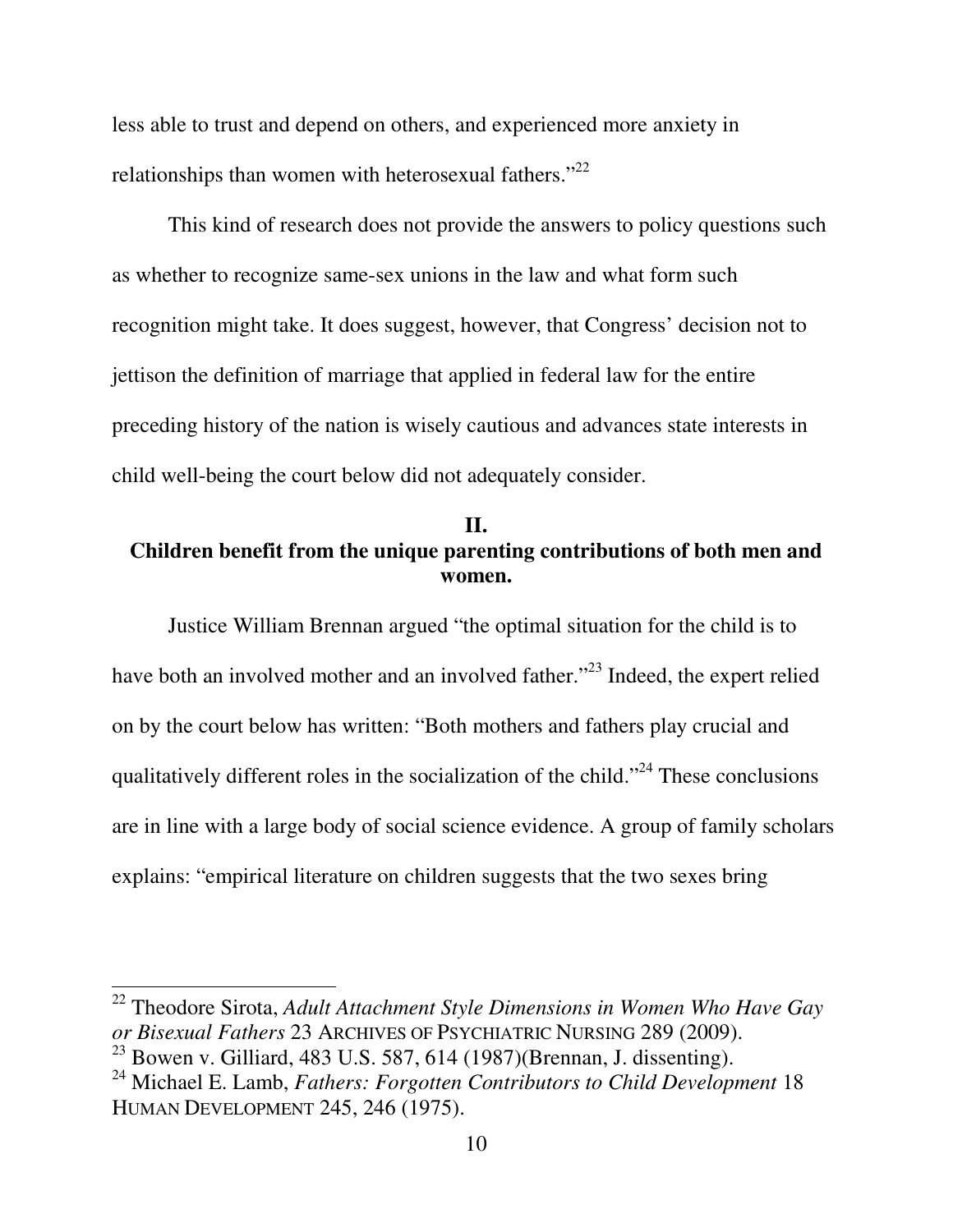different talents to the parenting enterprise."<sup>25</sup> In his testimony in the Proposition 8 trial, plaintiff's expert Michael Lamb admitted he had previously stated men and women are not "completely interchangeable with respect to skills and abilities" and that "data suggests that the differences between maternal and paternal behavior are more strongly related to either the parents' biological gender or sex roles, than to either their degree of involvement in infant care or their attitudes regarding the desirability of paternal involvement in infant care."<sup>26</sup>

A number of studies outline unique contributions mothers make to their children. For instance, a mother's responsiveness to her child promotes brain development, including the ability to interact, in the child.<sup>27</sup> Mothers provide crucial direction to fathers on childcare tasks.<sup>28</sup> Mothers are typically closer to their

 $^{25}$  Witherspoon Institute, Marriage and the Public Good: Ten Principles 18 (2008).

 $26$  Perry v. Schwarzenegger, 704 F. Supp. 2d 921 (N.D. Cal. 2010), trial transcript at 1064 & 1068.

<sup>27</sup> *See* C.A. Nelson and M. Bosquet, *Neurobiology of Fetal and Infant Development: Implications for Infant Mental Health*, in HANDBOOK OF INFANT MENTAL HEALTH 37 (2d ed., C.H. Zeanah Jr., editor, 2000); M. DeWolff and M. van Izjendoorn, *Sensitivity and Attachment: A Meta-Analysis on Parental Antecedents of Infant Attachment* 68 CHILD DEVELOPMENT 571 (1997); M. Main and J. Solomon, *Discovery of an Insecure-Disorganized Disoriented Attachment Pattern*, in AFFECTIVE DEVELOPMENT IN INFANCY 95 (T.B. Brazelton and M.W. Yogman eds., 1986).

<sup>28</sup> Sandra L. Hofferth et al., *The Demography of Fathers: What Fathers Do*, in HANDBOOK OF FATHER INVOLVEMENT: MULTIDISCIPLINARY PERSPECTIVES 81 (Catherine Tamis-Lamonda and Natasha Cabrera eds., 2002); SCOTT COLTRANE, FAMILY MAN 54 (1996).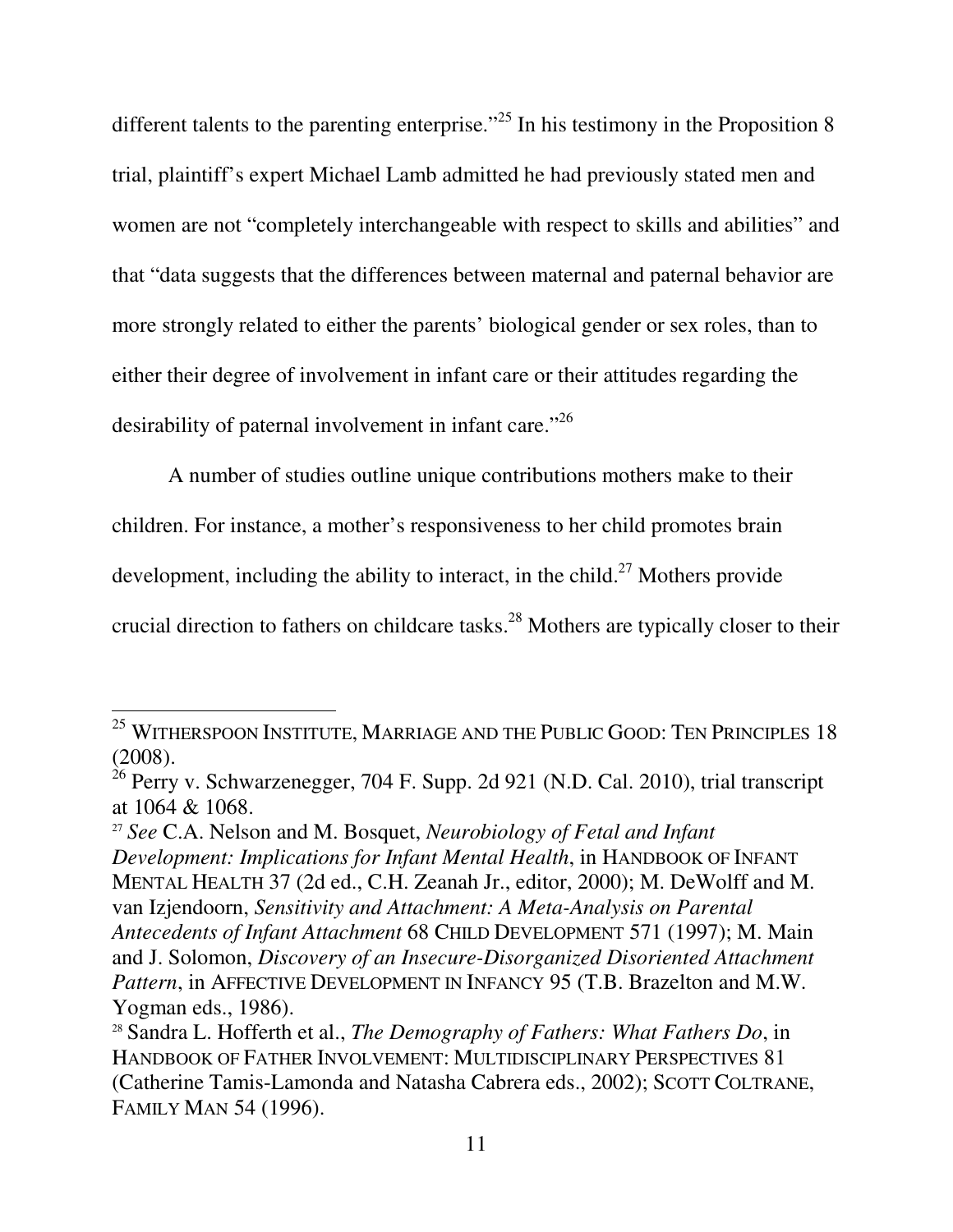children emotionally and have more and more open communication than fathers.<sup>29</sup> Women play with their children differently than do men, emphasizing interaction, predictability and joint problem-solving.<sup>30</sup> Mothers impose limits and discipline more frequently, but with greater flexibility, than do fathers.<sup>31</sup> The role of mothers in helping children develop language and communication skills is usually greater than that of fathers.<sup>32</sup> Mothers help their children develop empathy for others by helping them understand the emotions of others as well as their own.<sup>33</sup> Mothers provide an important role in getting children to connect to extended family and their peers.<sup>34</sup>

Eminent sociologist James Q. Wilson has said: "The weight of scientific evidence seems clearly to support the view that fathers matter."<sup>35</sup> To take one example, plaintiff expert Dr. Lamb explained: "boys growing up without fathers

 $29$  ROSS D. PARKE, FATHERHOOD 7 (1996).

<sup>&</sup>lt;sup>30</sup> ELEANOR MACOBY, THE TWO SEXES 266-67 (1998); PARKE, FATHERHOOD at 5; KYLE D. PRUETT & MARSHA KLINE PRUETT, PARTNERSHIP PARENTING: HOW MEN AND WOMEN PARENT DIFFERENTLY – WHY IT HELPS YOUR KIDS AND CAN STRENGTHEN YOUR MARRIAGE 18-19 (2009).

<sup>&</sup>lt;sup>31</sup> MACOBY, THE TWO SEXES at 273.

<sup>&</sup>lt;sup>32</sup> PARKE, FATHERHOOD at 6.

<sup>33</sup> Suzanne A. Denham *et al.*, *Prediction of Externalizing Behavior Problems From Early to Middle Childhood: The Role of Parental Socialization and Emotion Expression*, in DEVELOPMENT AND PSYCHOPATHOLOGY 23 (2000); MACOBY, THE TWO SEXES at 272.

<sup>34</sup> Paul Amato, *More Than Money? Men's Contributions to Their Children's Lives?* in MEN IN FAMILIES, WHEN DO THEY GET INVOLVED? WHAT DIFFERENCE DOES IT MAKE? 267 (Alan Booth and Ann C. Crouter, eds. 1998).

<sup>&</sup>lt;sup>35</sup> JAMES Q. WILSON, THE MARRIAGE PROBLEM 169 (2002).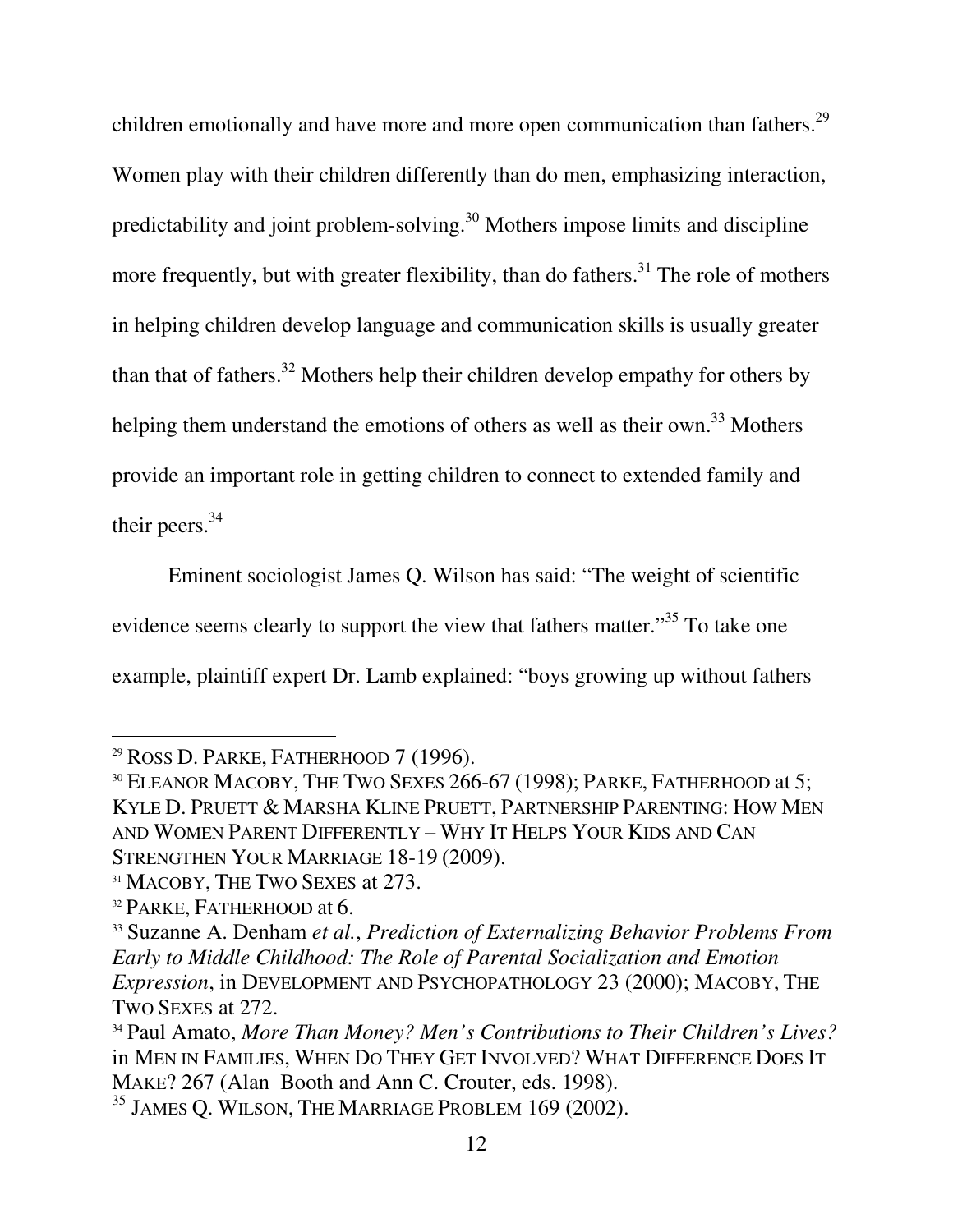seemed to have 'problems' in the areas of sex-role and gender-identity development, school performance, psychosocial adjustment, and perhaps in the control of aggression."<sup>36</sup> Fathers' play with children emphasizes spontaneity and limits simultaneously.<sup>37</sup> They are more likely to allow children to explore and take risks by supervising rather than intervening in children's play.<sup>38</sup> Fathers are more likely to encourage children's exploration of novelty.<sup>39</sup> Fathers help children develop their independence from the family by giving adolescents a sense that the child can be relied on.<sup>40</sup> When father's provide discipline it is less frequent but more predictable.<sup>41</sup> Children also seem more likely to comply with fathers'

<sup>36</sup> Michael W. Lamb, *Fathers and Child Development: An Introductory Overview and Guide* in THE ROLE OF THE FATHER IN CHILD DEVELOPMENT 1, 10 (Michael E. Lamb, editor, third edition 1997).

<sup>37</sup> DAVID POPENOE, LIFE WITHOUT FATHER 144 (1996); *see also* Linda Carroll, "*Dads Empower Kids to Take Chances*", MSNBC, June 18, 2010 (available at http://www.msnbc.msn.com/id/37741738 ).

<sup>38</sup> Daniel Paquette & Mark Bigras, *The Risky Situation: A Procedure for Assessing the Father-Child Activation Relationship*, 180 EARLY CHILDHOOD DEVELOPMENT & CARE 33 (2010).

<sup>39</sup> PARKE, FATHERHOOD at 6.

<sup>40</sup> Shmuel Shulman & Moshe M. Klein, *Distinctive Role of the Father in Adolescent Separation - Individuation* 1993 NEW DIRECTIONS FOR CHILD & ADOLESCENT DEVELOPMENT 41, 53 (1993).

<sup>41</sup> Thomas G. Powers et al., *Compliance and Self-Assertion: Young Children's Responses to Mothers Versus Fathers*, 30 DEVELOPMENTAL PSYCHOLOGY 980 (1994).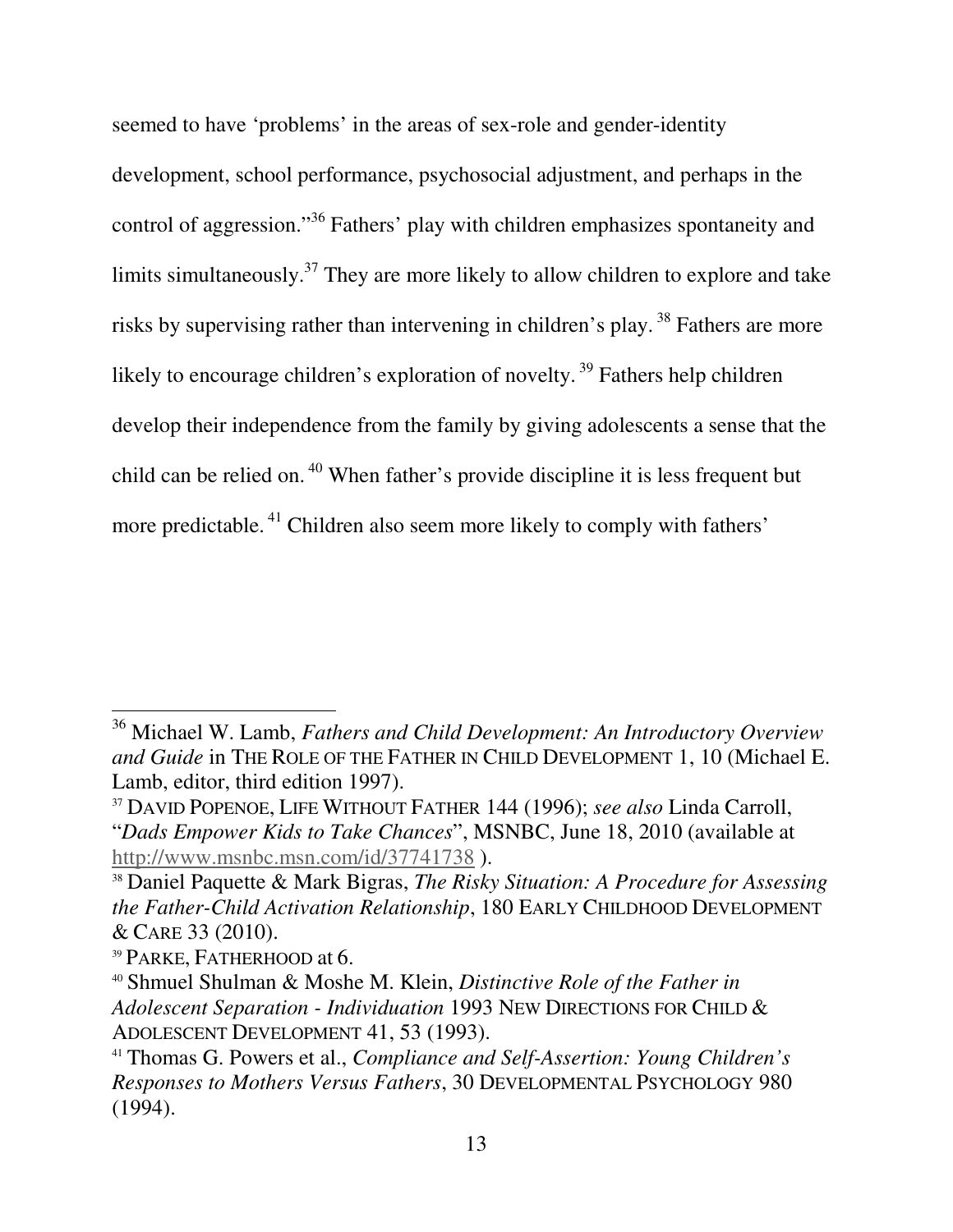requests.<sup>42</sup> Fathers seem to have a greater impact on mothers on the delinquency and sexual behavior of children.<sup>43</sup>

Surely, if children benefit from a relationship with a mother and father, Congress' is acting rationally in treating the union of a man and a woman differently from other types of relationships.

### **III.**

## **Courts should act with extreme caution in making social and constitutional policy when relying on provisional social science data.**

When courts are asked to resolve contentious disputes involving important social and policy considerations, they should of course proceed cautiously. This caution is, if possible, even more necessary when relying upon social science research.

As the U.S. Supreme Court has explained, "arguably, there are no certainties in science."<sup>44</sup> As the Court further noted, the conclusions of science "are subject to

<sup>&</sup>lt;sup>42</sup> MACOBY, THE TWO SEXES at 274-275.

<sup>43</sup> Paul R. Amato and Fernando Rivera, *Paternal Involvement and Children's Behavior Problems* 61 JOURNAL OF MARRIAGE & FAMILY 375 (1999); Mark D. Regnerus and Laura B. Luchies, *The Parent-Child Relationship and Opportunities for Adolescents' First Sex* 27 JOURNAL OF FAMILY ISSUES 159 (2006); Bruce J. Ellis, *Does Father Absence Place Daughters at Special Risk for Early Sexual Activity and Teenage Pregnancy?* 74 CHILD DEVELOPMENT 801 (2003); Bruce J. Ellis, *Quality of Early Family Relationships and Individual Differences in the Timing of Pubertal Maturation in Girls: A Longitudinal Test of an Evolutionary Model* 77 JOURNAL OF PERSONALITY AND SOCIAL PSYCHOLOGY 387 (1999). <sup>44</sup> Daubert v. Merrell Dow Pharmaceuticals, Inc., 509 U.S. 579, 590 (1993).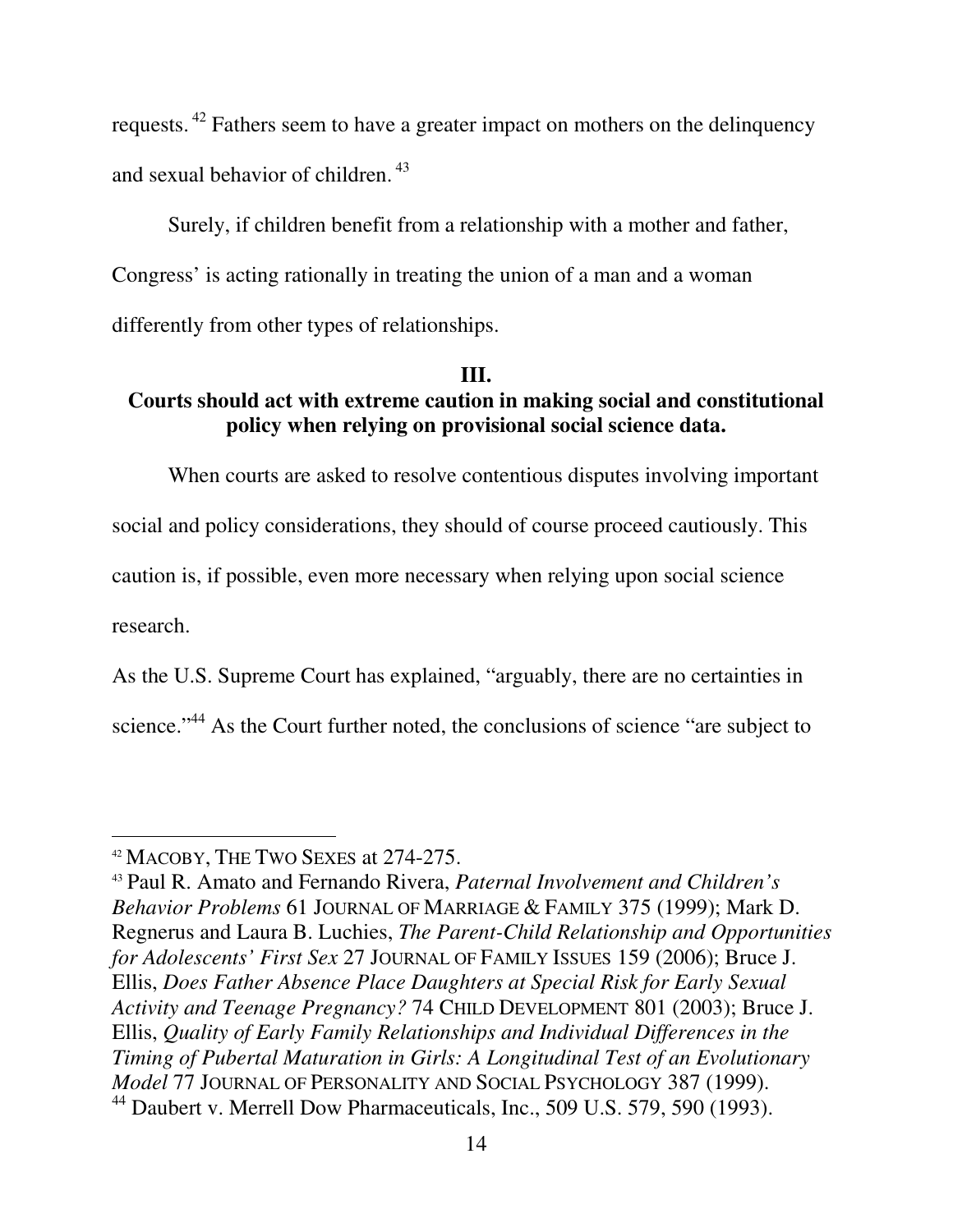perpetual revision" while courts "must resolve disputes finally and quickly."<sup>45</sup> This creates the problem of "unavailable data" because science is "under few or no time constraints" and so may not have information that would aid a court in a matter that needs immediate resolution or may have information that will be significantly altered or amended or given proper context in the future.<sup>46</sup> Thus, for instance, the court below quoted one expert as saying there existed "no empirical support for the notion that the presence of both male and female role models in the home promotes children's adjustment or well-being." Order at 26. As discussed above, that was probably not true at the time and has now been directly challenged by a very significant study with results suggesting the contrary. At the very least, we can confidently say there exists no informed consensus as to the child outcomes of same-sex marriages.

It is also beyond question that science is affected by political and cultural trends. "Science does not operate in a vacuum; it is subject to social forces, both within and without the scientific world. . . . The relationships both within and beyond the scientific community exert influence on the creation of scientific

-

 $45$  Id. at 597.

<sup>46</sup> David L. Faigman, *Legal Alchemy: The Use and Misuse of Science in the Law* 2 YALE SYMPOSIUM ON LAW & TECHNOLOGY 3 (2000); M. Neil Browne & Ronda R. Harrison-Spoerl, *Putting Expert Testimony In Its Epistemological Place: What Predictions of Dangerousness in Courts Can Teach Us* 91 MARQUETTE LAW REVIEW 1119, 1128 (2008).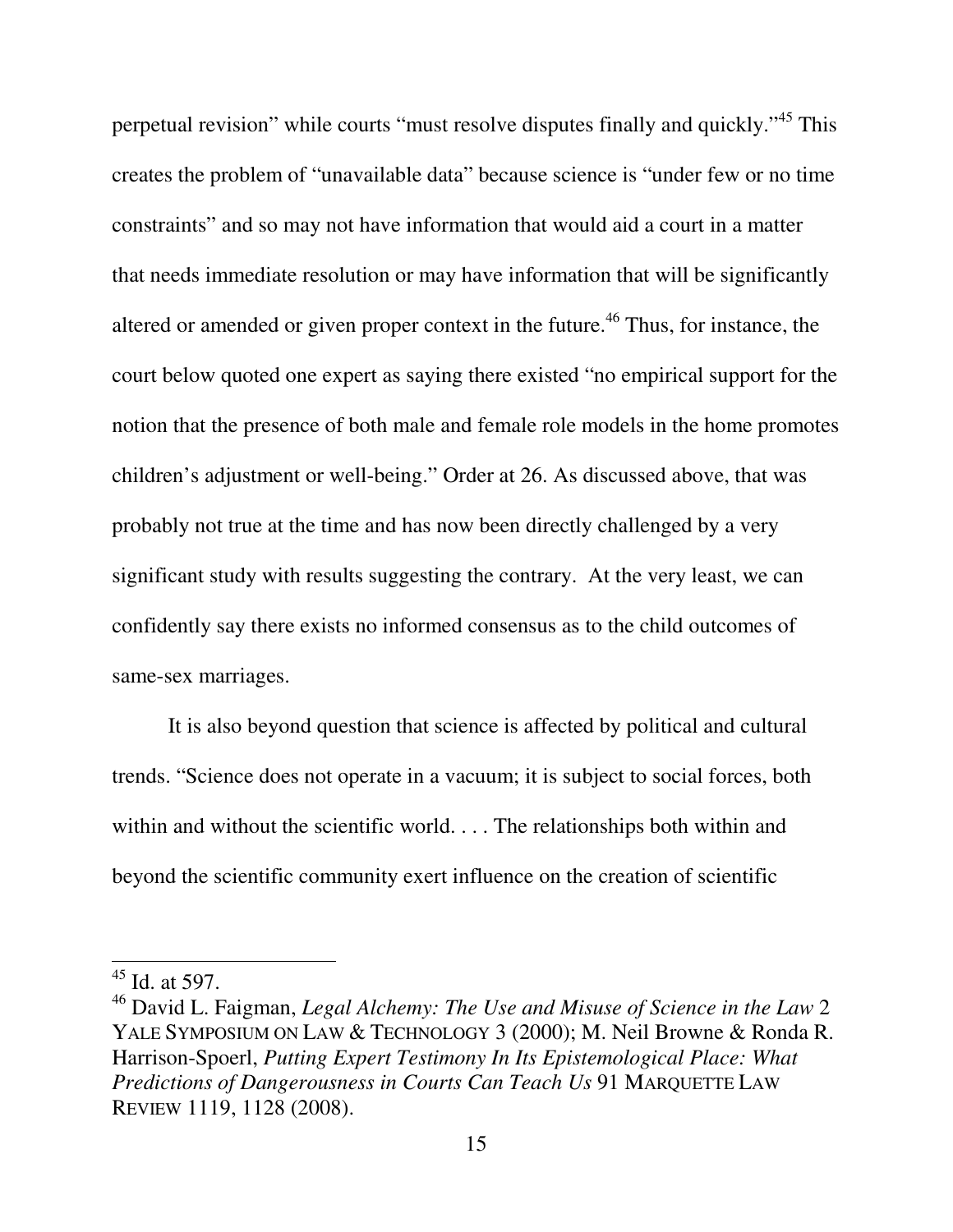knowledge."<sup>47</sup> Edward Phillips of the University of Greenwich similarly notes that "scientific knowledge, like other forms of knowledge, does not exist in a political or institutional vacuum" so an "expert may well be operating from a theoretical or intellectual base which involves predetermined conclusions" and his or her "conclusions drawn may involve interpretative value judgments."<sup>48</sup> Two of the more enthusiastic academic supporters of family change including redefining marriage admit: "[T]he political stakes of this body of research are so high that the ideological 'family values' of scholars play a greater part than usual in how they design, conduct, and interpret their studies."<sup>49</sup> They note further: "[T]oo many psychologists who are sympathetic to lesbigay parenting seem hesitant to theorize at all" and are apt to "downplay the significance of any findings of differences."<sup>50</sup>

These kinds of influences are joined by more prosaic matters such as the interests and inclinations of a researcher, the availability of samples on which to work,<sup>51</sup> the accessibility of colleagues with similar interests and other matters.

 $\overline{a}$ 

<sup>49</sup> Judith Stacey & Timothy Biblarz, *(How) Does the Sexual Orientation of Parents Matter?* 66 AMERICAN SOCIOLOGICAL REVIEW 159, 161 (2001). <sup>50</sup> Id.

 $<sup>51</sup>$  Thus, for instance, one family scholar has explained:</sup>

 $47$  Browne & Harrison-Spoerl, at 1160-1161.

<sup>48</sup> Edward Phillips, *Testing the Truth: The Alliance of Science and Law* in CRIMINAL JUSTICE IN CRISIS 229, 239-240 (Mike McConville & Lee Bridges, eds., 1994) as quoted in Browne & Harrison-Spoerl, at 1160 note 187.

<sup>[</sup>O]ne has to be very careful in interpreting research on homosexual issues and be wary of outcomes when samples are very small and often nonrandom, so the null hypothesis is not rejected but is used for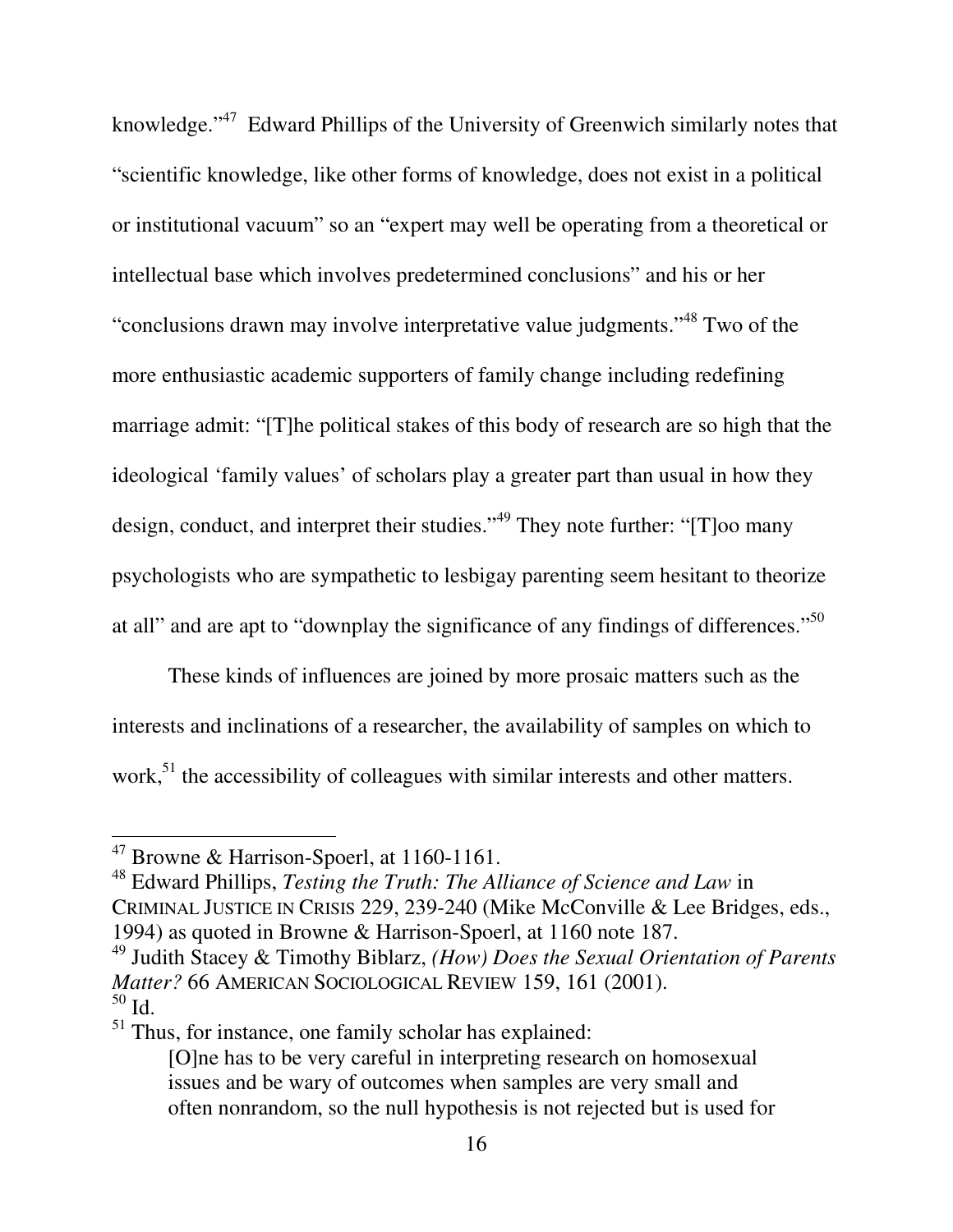Perhaps most importantly there may be, for whatever reason, a similarity of opinion on matters within a profession so that advancement and participation might seem to be threatened (or actually be denied) to those who follow a research agenda or announce findings contrary to the majority position.

The limitations of scientific evidence are particularly acute in regards to the social sciences. As the Eighth Circuit has noted: "There is some question as to whether the *Daubert* analysis should be applied at all to 'soft' sciences such as psychology, because there are social sciences in which the research, theories and opinions cannot have the exactness of hard science methodologies."<sup>52</sup>

The particular limitations of social science evidence may result from the more necessarily theoretical presuppositions of the field, since the objects of study—human and social interactions and decisions—are complex, multi-factored and have idiosyncratic qualities shared by the researcher (making objectivity difficult). Thus, for instance, expert testimony about the speed of an object might be reasonably straightforward since the factors involved could be identified and

political purposes as if a meaningful result had been obtained. Such a result may reflect poor methodology or selective review of the literature rather than valid science. Policy makers should interpret research on gays and family life (or any very small subset of any population) with extreme caution.

Walter Schumm, *What was Really Learned from Tasker & Golombok's (1995) Study of Lesbian & Single Parent Mothers?* 95 PSYCHOLOGICAL REPORTS 422, 423  $(2004).$ 

 $52$  Jenson v. Eveleth Taconite Co., 130 F.3d 1287, 1297 ( $8<sup>th</sup>$  Cir. 1997).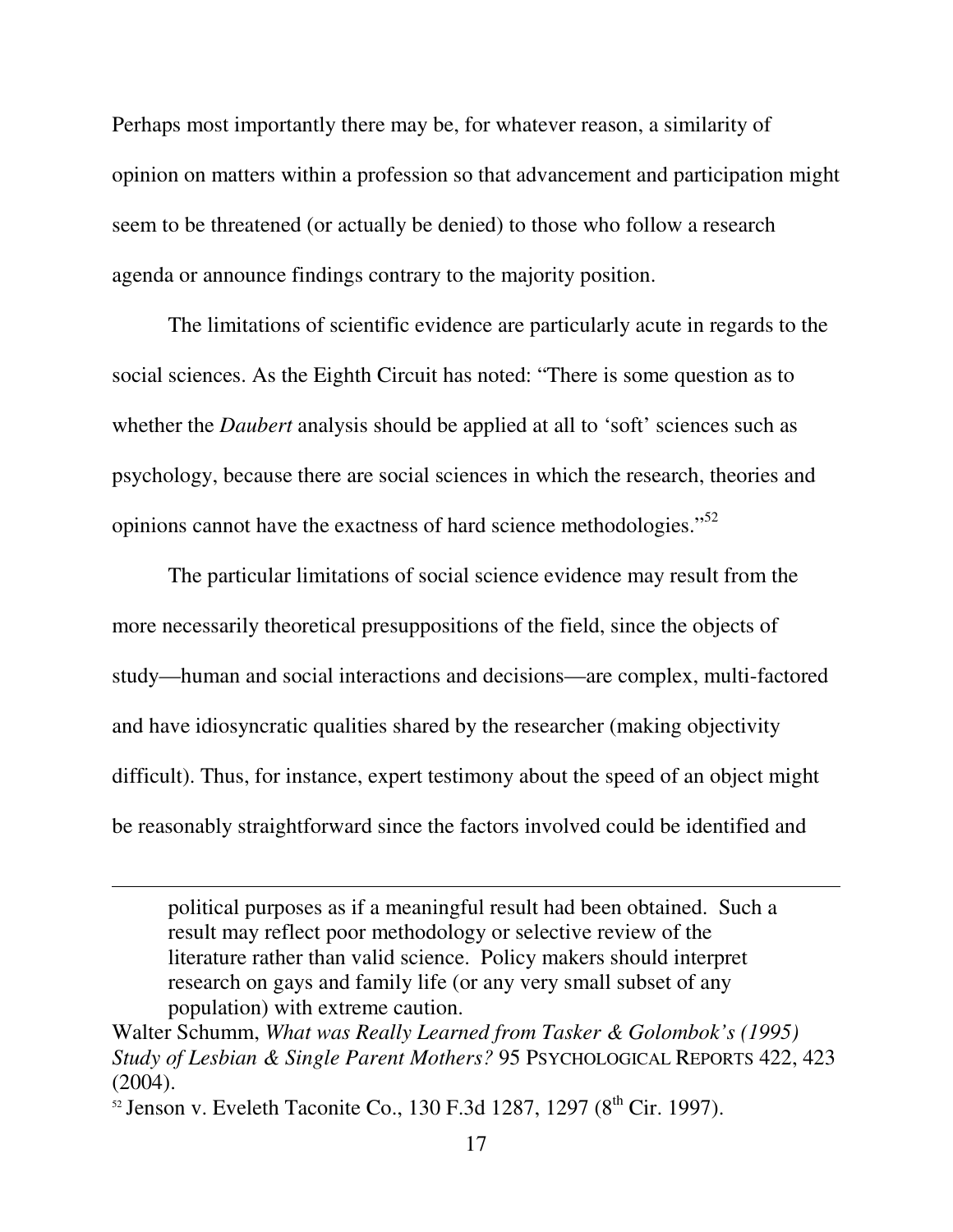isolated while testimony about the nature or effects of historical trends in family life will, of necessity, involve a multitude of factors hard to isolate and perhaps even to know. Social science usually lacks "controlled experimentation, which is what allows science positively to settle certain kinds of debates."<sup>53</sup> Thus, "we should be very skeptical of claims for the effectiveness of new, counterintuitive programs and policies, and we should be reluctant to trump the trial-and-error process of social evolution in matters of . . . social policy."<sup>54</sup>

Thus, while scientific evidence, including social scientific evidence, will be useful and helpful, it ought to approached with caution and carefully examined including for the possibility that it may reflect cultural or political, rather than empirical, assumptions.

What is disconcerting, however, is that the court below treated this inherently contingent body of research (as relayed to the court by an expert whose own view of the matter appears to have changed over time) as a justification for dismissing the inherited wisdom of millennia about marriage and children's needs. This court should not repeat that mistake.

#### **CONCLUSION**

For the foregoing reasons, *amicus curiae* respectfully requests that this

 $\ddot{\phantom{a}}$ 

<sup>53</sup> Jim Manzi, *What Social Science Does—and Doesn't—Know* CITY JOURNAL (Summer 2010) at http://city-journal.org/printable.php?id=6330.  $\hat{5}4$  Id.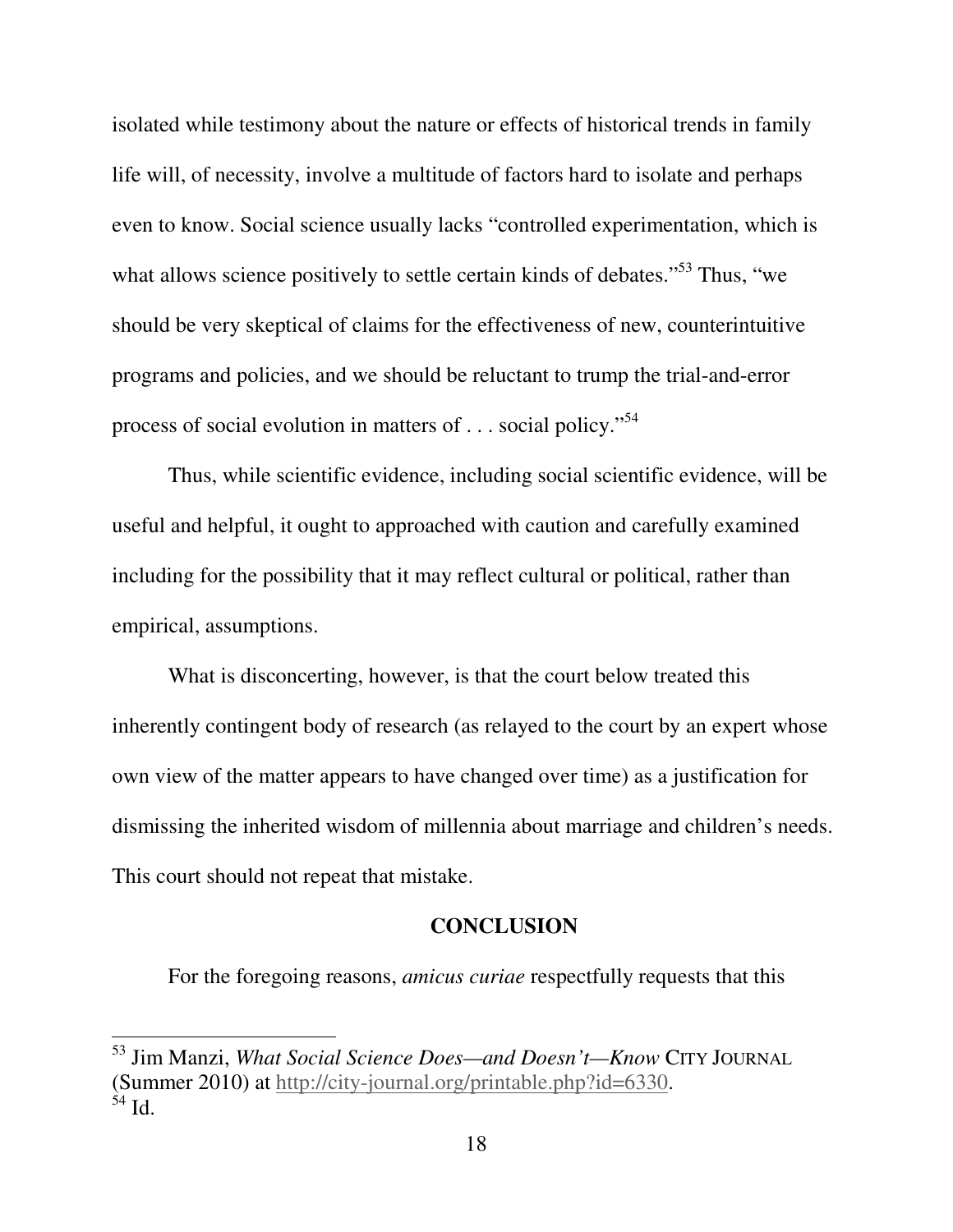Honorable Court uphold the constitutionality of the Defense of Marriage Act and reverse the judgment of the district court.

Respectfully submitted,

/s/ Vincent P. McCarthy Vincent P. McCarthy Counsel for the *Amicus*  August \*\*, 2012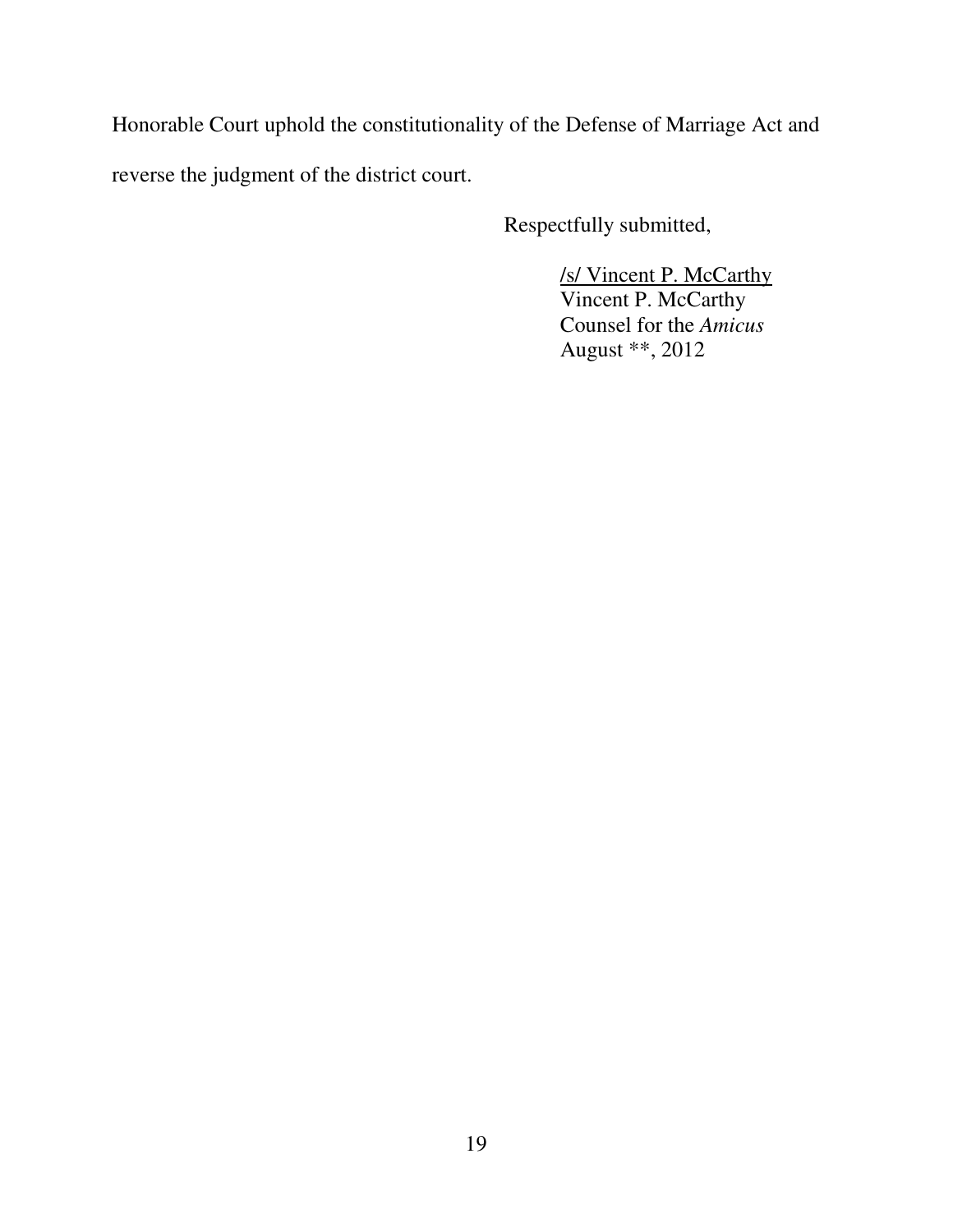#### **Certificate of Compliance with Rule 32(a)**

This brief complies with the type-volume limitations of Fed. R. App. P.  $32(a)(7)(B)$  because it contains 4,641 words, excluding the parts of the brief exempted by Fed. R. App. P.  $32(a)(7)(B)(iii)$ .

This brief complies with the typeface requirements of Fed. R. App. P. 32(a)(5) and type style requirements of Fed. R. App. P. 32(a)(6) because this brief has been prepared in a proportionately spaced typeface using Microsoft Word 2007 in 14-point Times New Roman font.

> /s/ Vincent P. McCarthy Vincent P. McCarthy Counsel for the *Amicus*  August \*\*, 2012